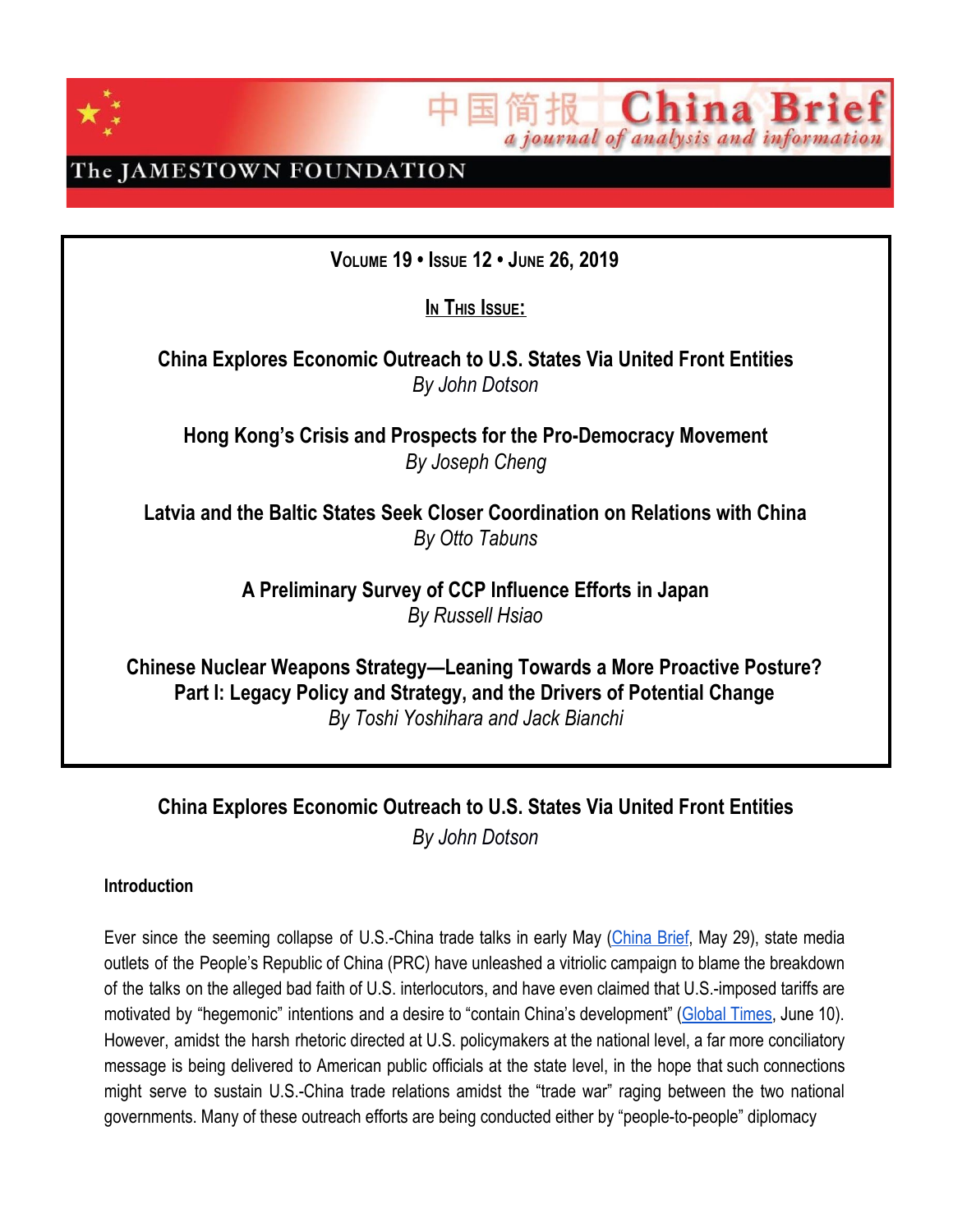organizations, or by Chinese trade associations—both of which occupy prominent places in the PRC's broader united front architecture for cultivating influence abroad.

#### **A New State-Level Strategy for Trade with the United States?**

The "U.S.-China Governors Collaboration Summit," held from May 22-24 in Lexington, Kentucky, indicates at least one avenue by which Beijing is pursuing partial alleviation of the trade disruptions caused by disputes with the Trump Administration at the national level. Sponsored on the U.S. side by the National Governors Association and the Commonwealth of Kentucky, the conference brought together business representatives with political officials from U.S. states and Chinese municipal- and provincial-level governments to "discuss trade opportunities and best practices, especially in the areas of manufacturing, infrastructure, innovation, education and e-commerce." **[1]**

As might be expected, officials from states whose exports have either been negatively impacted or threatened by the ongoing "trade war" were among the most prominent participants in the conference. The host state of Kentucky, and Tennessee, were both represented: the two states share a number of common economic concerns, and both have taken hits in multiple export sectors as a result of ongoing trade disputes involving both the PRC and the European Union *(see below)*. Officials from Washington State—a state that looks to China as its largest export destination, and which faces vulnerabilities in major export sectors such as aircraft and soybeans [\(Michigan](https://globaledge.msu.edu/states/washington/tradestats) State Univ., 2018; U.S. [Census](https://www.census.gov/foreign-trade/statistics/state/data/wa.html) Bureau, May 6)-also featured prominently at the conference.

The impacts on rural states resulting from declines in U.S. agricultural exports to China have been well-reported; however, less well noted has been the impact on other sectors, to include distilling and auto manufacturing. In the second half of 2018, American whisky exports fell 11% due to tariffs in both Chinese and European markets ([Lexington](https://www.kentucky.com/news/business/bourbon-industry/article228222864.html) Herald Leader, March 21). In Tennessee, whisky exports fell 31% during the final quarter of 2018, and automobile exports dipped by an estimated \$100 million dollars [\(Middle](https://mtsu.edu/globalcommerce/4q2018.php) [Tennessee](https://mtsu.edu/globalcommerce/4q2018.php) State Univ., May 3). Speaking at the conference, Tennessee Governor Bill Lee noted that China is the third largest export market for goods from Tennessee, and therefore "the relationship between China and Tennessee is very important" ([WLKY News \(Louisville\)](https://www.wlky.com/article/kentucky-hosts-us-china-governors-collaboration-summit/27571826), May 23).

Highlights of the conference included: the announced creation of Galaxy Trade and Technology, a joint venture to facilitate exports of magnesium from Shaanxi Province to the United States [\(Xinhua,](http://www.galaxytradetechnology.com/news/xinhua-news-magnesium-joint-venture/#.XP8HBo97nIU) May 25); the signing of a letter of intent by the U.S. company Air Products to support construction of a natural gas project at Yushen Industrial Park in Shaanxi Province ([Xinhua](http://www.xinhuanet.com/english/2019-05/26/c_138089365.htm), May 26); and the signing of a memorandum of understanding between Kentucky and the municipality of Chongqing to expand exchanges in trade and culture ([WLKY News \(Louisville\),](https://www.wlky.com/article/kentucky-hosts-us-china-governors-collaboration-summit/27571826) May 23).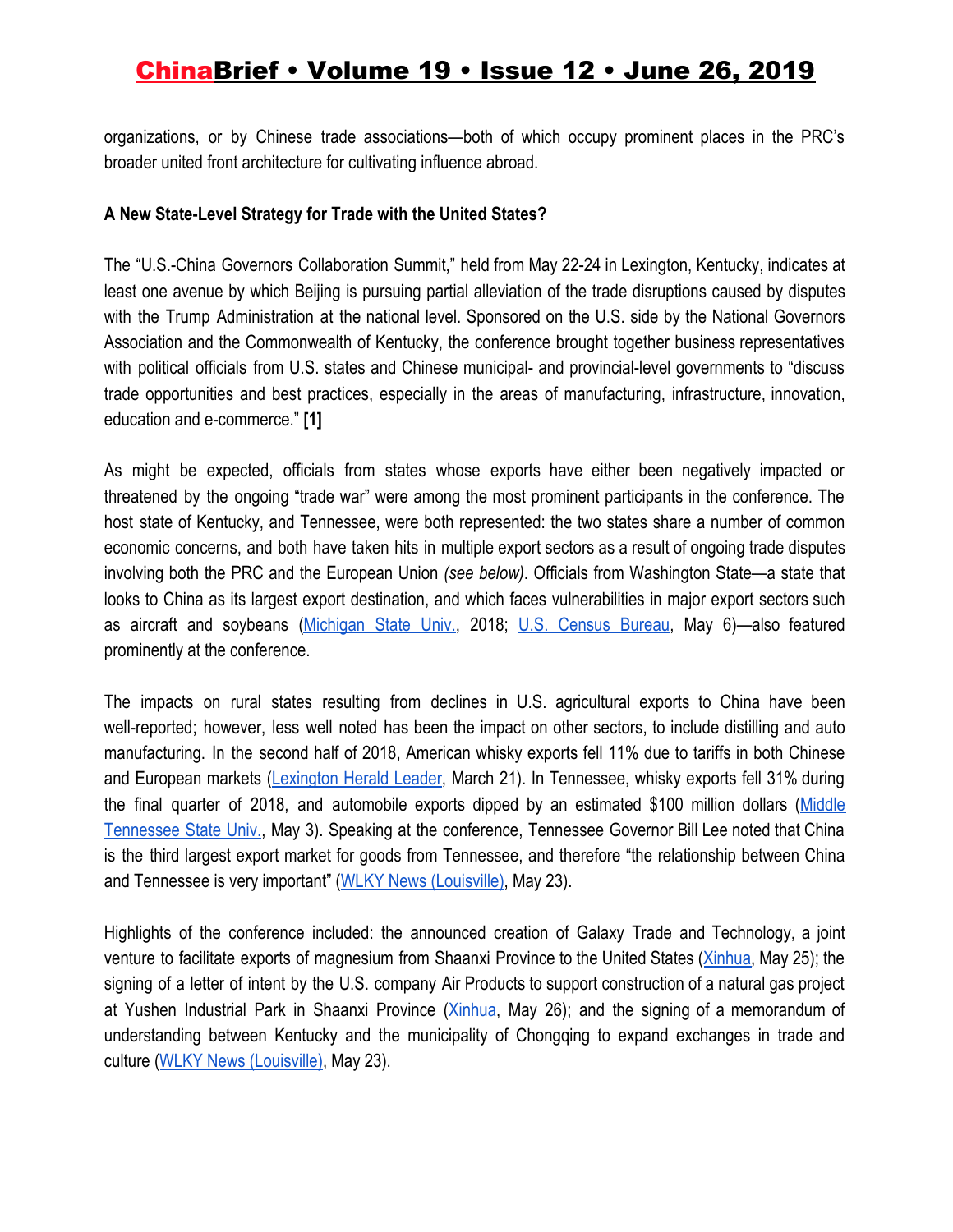#### **Stressing the Role of "Sub-National Dialogue"**

A theme consistently stressed at the conference was the need for state and local engagement to keep U.S.-China relations on track. In comments to the press, Kentucky Governor Matt Bevin stated that, amid trade disputes at the national level, "it is critical that we have at the sub-national level the kind of dialogue that is happening [here]… We are building those foundations now, building those relationships now, because when this gets worked out at the national level, we will all be ready to come out of the gate at the sub-national level in ways that are good" [\(WLKY News \(Louisville\)](https://www.wlky.com/article/kentucky-hosts-us-china-governors-collaboration-summit/27571826), May 23).

Washington State Lt. Governor Cyrus Habib opined that "we are seeing an increased interest of focus on sub-national international relations" between the United States and China [\(China](http://global.chinadaily.com.cn/a/201905/25/WS5ce84281a3104842260bdb0a.html) Daily, May 25). In an interview with reporters for PRC state media, Lt. Governor Habib presented an optimistic view of future U.S.-China trade ties, stating that "I'm optimistic about it, because I don't think that this type of tactic *[i.e., tariffs]* is going to be sustainable, is not going to accomplish the political goals that either side is thinking that it will… and I think that we will actually get to the negotiating table in the right manner" ([CCTV](http://www.cctvplus.com/news/20190525/8111571.shtml), May 23).



*Image: PRC Ambassador to the United States Cui Tiankai speaking with Washington State Lt. Governor Cyrus Habib at the "U.S.-China Governors Collaboration Summit" in May. (Source[:](https://twitter.com/waltgov?lang=en) [Twitter\)](https://twitter.com/waltgov?lang=en)*

The message regarding "sub-national relations" was enthusiastically supported by PRC government sources. Cui Tiankai (崔天凯), the PRC Ambassador to the United States, stated in a speech presented to the conference that, "Given the current circumstances, it is more important than ever that sub-national representatives from China and the United States gather to explore how to advance cooperation and identify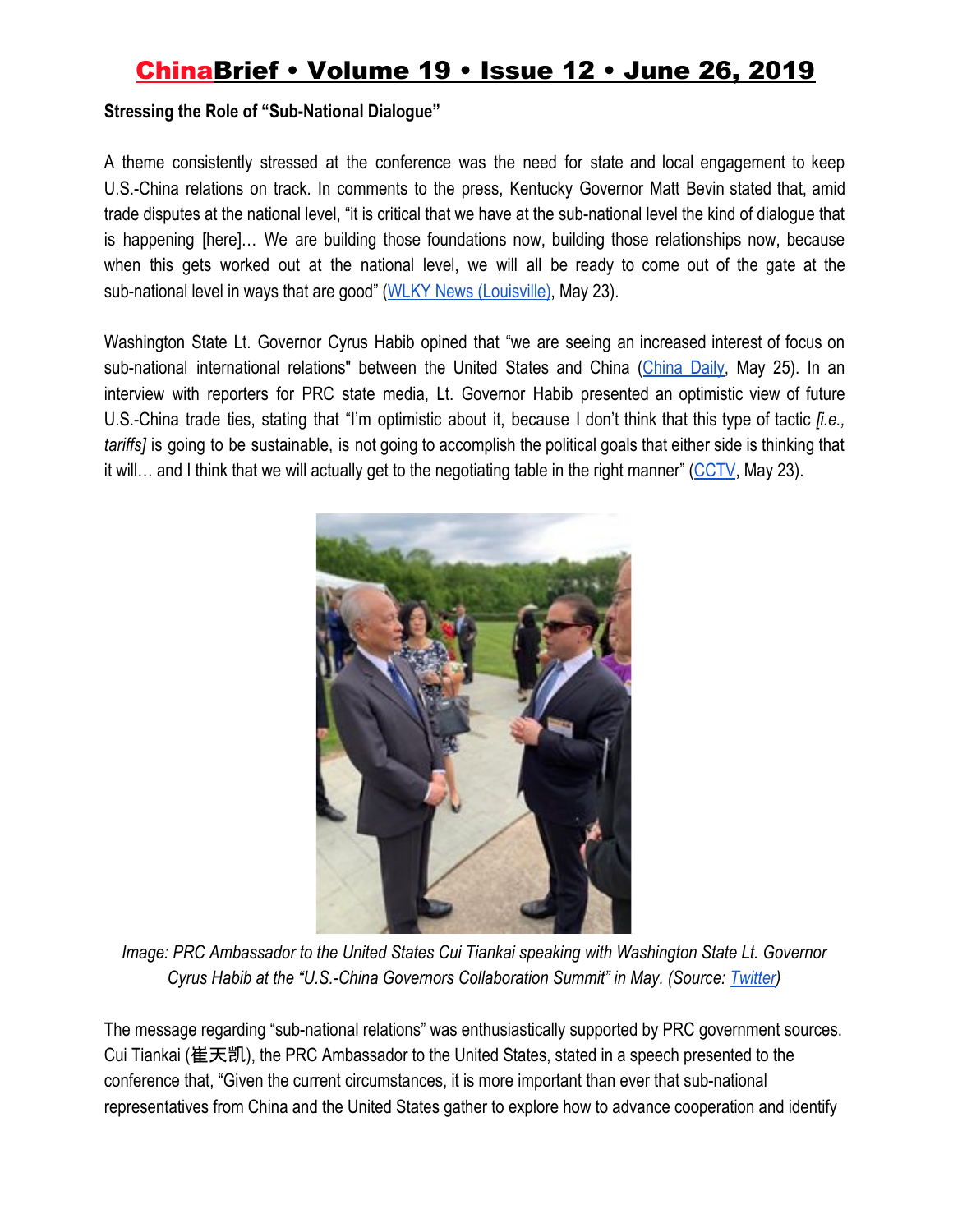win-win opportunities that benefit all." In thinly-veiled jabs directed at U.S. national-level officials, Cui also remarked that "[In Kentucky], I always find true friendship, not groundless suspicions; our people focus on cooperation, not confrontation; and we share hope for greater engagement and understanding." Noting the drop in exports to China from states like Kentucky, Cui further stated that "We need to pay serious attention to this, and not let some ill-informed, ill-intentioned people incite a 'new Cold War' at the expense of the people's interests" [\(PRC Embassy,](http://www.china-embassy.org/eng/dszl/dsjh/t1666134.htm) May 24).

Following the conference, a PRC Foreign Ministry spokesman praised the event for including "in-depth discussions on how to promote the sound and steady development of China-U.S. relations through sub-national exchange and cooperation," and stated that the PRC "stand[s] ready to work with the U.S. for greater benefits to our peoples by deepening sub-national and across-the-board exchange and cooperation" [\(PRC Los Angeles Consulate,](http://losangeles.china-consulate.org/eng/confenrence/t1667291.htm) May 28). The state Xinhua News Agency commented that "several U.S. governors have expressed their hope that the United States and China could soon reach a win-win trade deal to reduce uncertainty in business and bring bilateral cooperation back on track" [\(Xinhua](http://www.ecns.cn/business/2019-05-26/detail-ifziqifn8553776.shtml), May 26).

### **The Role of United Front Entities in "Sub-National Relations"**

What official coverage of the event did not reveal, however, was the role of PRC united front entities in organizing the conference. On the Chinese side, one of the primary institutional sponsors for the conference was the Chinese People's Association for Friendship with Foreign Countries (*Zhongguo Renmin Duiwai Youhao Xiehui*, 中国人民对外友好协会), or CPAFFC. Originally founded in 1954 as a mechanism to allow for unofficial civic exchanges with countries that did not maintain diplomatic relations with the PRC, CPAFFC presents itself as a non-governmental (or at least a semi-private) organization. However, CPAFFC operates as a functional component of the Chinese government's broader foreign affairs (*waishi*, 外事) bureaucracy. **[2]** The current institutional subordination of CPAFFC is not entirely clear, but its origins lie in a system controlled by the Chinese Communist Party (CCP) Central Committee. **[3]**

Senior officials of CPAFFC have clear ties to the PRC Foreign Ministry: for example, three out of five current directors or deputy directors of CPAFFC, to include its president Li Xiaolin (李小林), have performed terms of service at PRC embassies overseas ([CPAFFC](http://www.cpaffc.org.cn/introduction/nowLeleader.html), undated). Li Xiaolin herself is a prominent CCP princeling, the daughter of former PRC state president Li Xiannian. The role of CPAFFC has seen a revival during the tenure of Xi Jinping, and it currently operates as a "people-to-people" diplomacy-*cum*-united front entity that manages many of the PRC's exchanges with foreign cities and provincial/state-level governments. **[4]**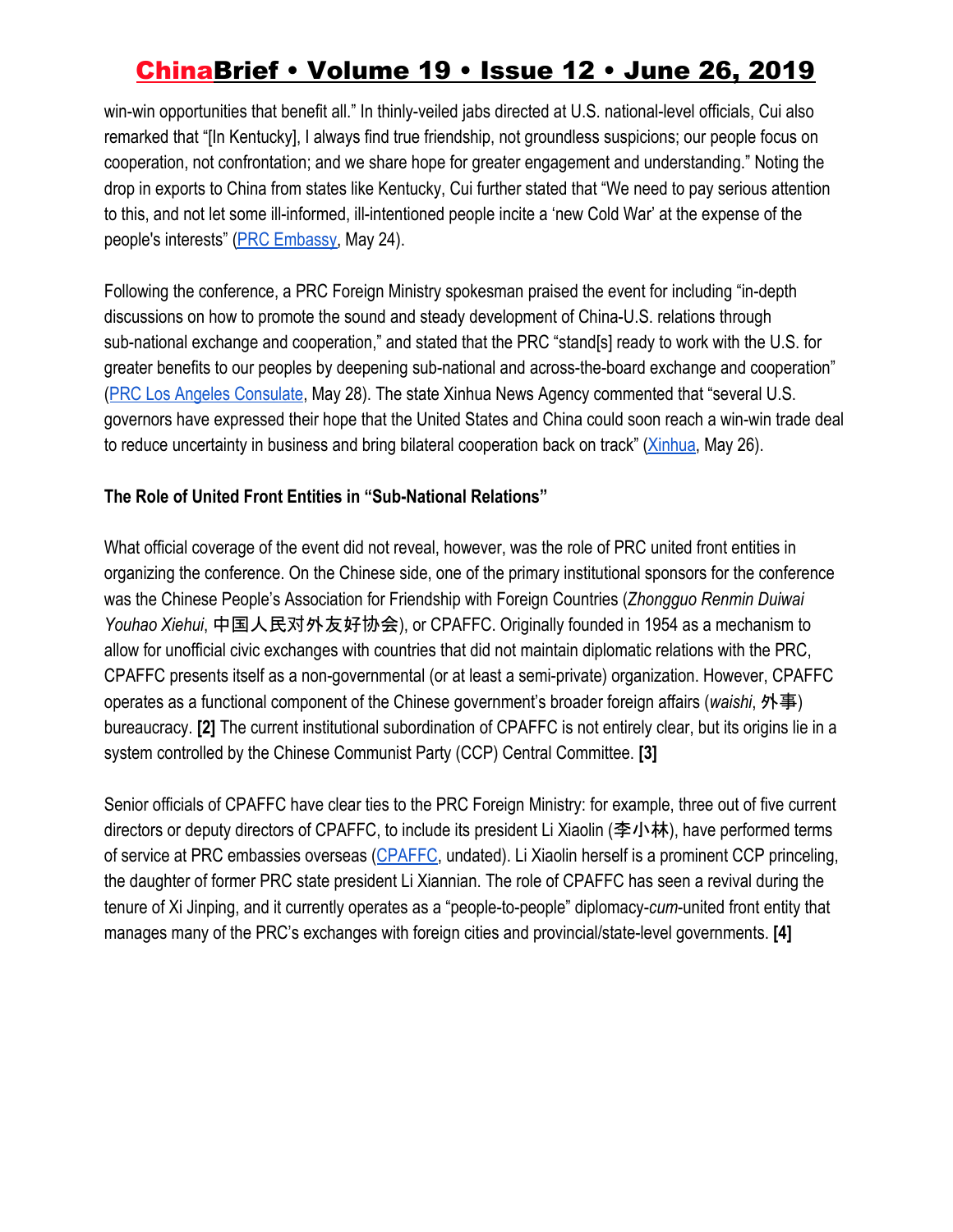

*Image: CPAFFC President Li Xiaolin poses for a photo alongside Kentucky Governor Matt Bevin at the "U.S.-China Governors Collaboration Summit," held in Lexington, Kentucky from May 22-24. (Source[:](http://www.cpaffc.org.cn/content/details19-79524.html) [CPAFFC](http://www.cpaffc.org.cn/content/details19-79524.html))*

Another primary sponsor of the conference was the China General Chamber of Commerce-USA (CGCC-USA), which maintains six branch offices around the United States, and engages in outreach events both with U.S. companies and local governments [\(CGCC-USA,](https://www.cgccusa.org/en/category/programs/regional-and-industrial-events/) May 2019). Aside from the Louisville conference, CGCC-USA has recently promoted the "sub-national" theme at other venues: at an April event in New York City focused on the topic of increased U.S. law enforcement activities directed at Chinese companies, a CGCC-USA official emphasized the theme of sub-national ties, stating his confidence "in seeing a brighter future by increasing the level of mutual understanding through increased dialogue both at the federal level and the local state level" [\(CGCC-USA,](https://www.cgccusa.org/en/addressing-the-department-of-justices-china-initiative-and-related-increases-in-the-enforcement-of-u-s-law-targeting-china-companies/) April 8).

Such events lie within the scope of routine and benign activities conducted by chambers of commerce worldwide to promote trade ties and the interests of their members. However, unlike their counterparts in other countries, PRC chambers of commerce and trade associations are state-controlled: for example, the current and previous three chairmen of CGCC-USA have all been dual-hatted as presidents of large Chinese state-owned enterprises ([CGCC-USA](https://www.cgccusa.org/en/message-from-chairman/), undated), and were therefore appointed to their positions by the CCP Organization Department ([CRS,](https://www.everycrsreport.com/reports/R41007.html#_Toc351623381) March 20, 2013[;](https://thediplomat.com/2018/03/can-china-keep-controlling-its-soes/) [The Diplomat](https://thediplomat.com/2018/03/can-china-keep-controlling-its-soes/), March 13, 2018).

Chambers of commerce and trade associations have long been a component of the PRC's united front work, **[5]** and their significance in this respect has been growing in recent years ([China Brief](https://jamestown.org/program/understanding-the-role-of-chambers-of-commerce-and-industry-associations-in-united-front-work/), June 18, 2018). In this sense, organizations like CGCC-USA can be expected to serve a dual function: on the one hand, pursuing trade ties beneficial to Chinese companies; while on the other hand, acting as vehicles for cultivating business and political elites, and propagating narrative messages in support of PRC government policies.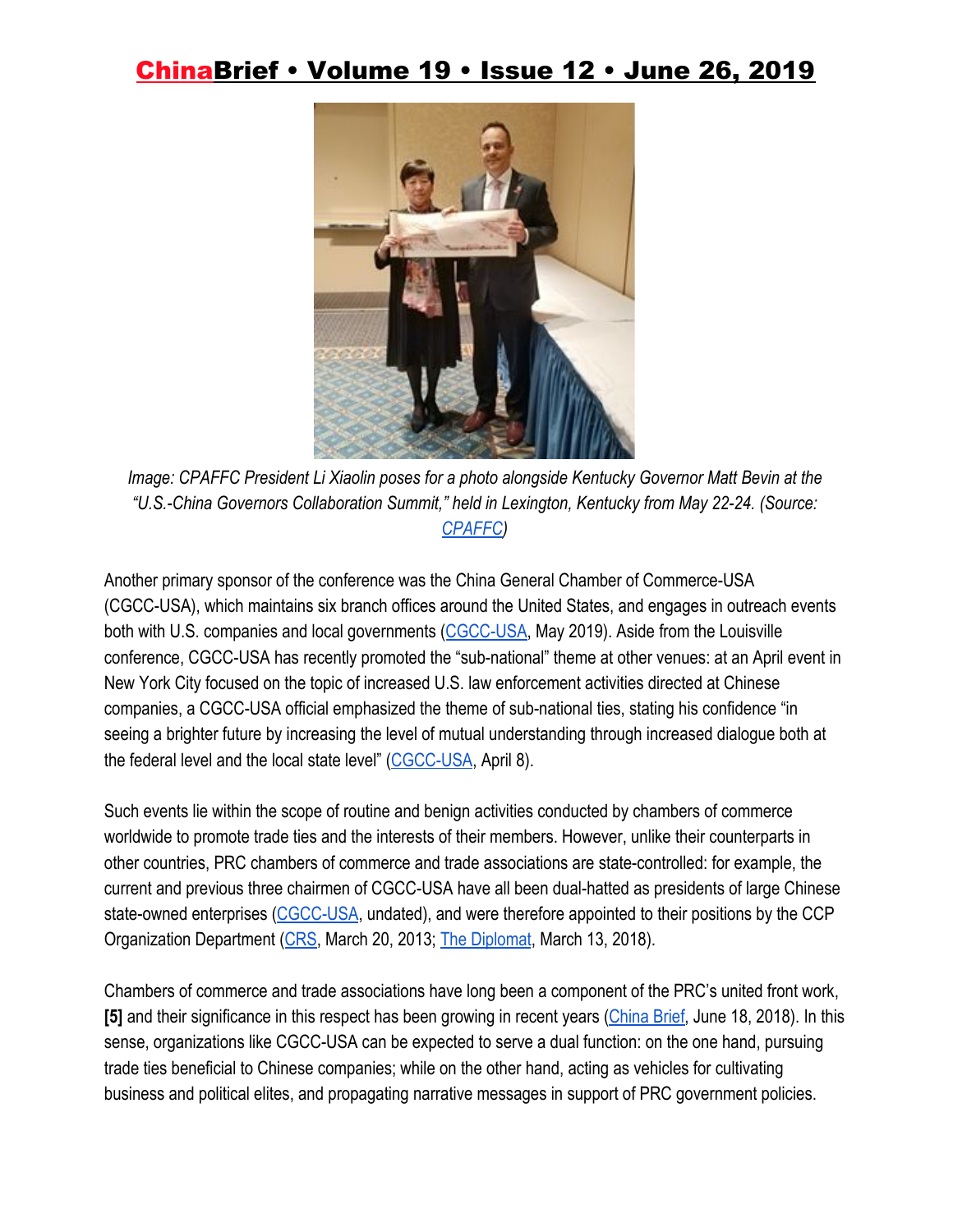#### **Conclusions**

The PRC strategy of "sub-national" engagement with U.S. states is motivated in part by specific concerns related to ongoing U.S.-China trade disputes, and the desire to seek alternate avenues of economic engagement at the state level—and perhaps, indirect political pressure on U.S. federal authorities. However, the U.S. example is not unique, and these activities fit within a broader PRC effort to seek influence with sub-national governments in countries throughout the world, often through proposed economic projects [\(Sinopsis](https://sinopsis.cz/en/confined-discourse-management-and-the-prcs-localised-interactions-in-the-nordics/), October 22, 2018). Recent examples of this have included outreach made either by CPAFFC or Chinese state-affiliated companies to local government officials in Denmark [\(Danish-Chinese Business](https://dcbf.dk/images/PDFs/Programme_Regions_and_Cities_Forum_2018.pdf) [Forum](https://dcbf.dk/images/PDFs/Programme_Regions_and_Cities_Forum_2018.pdf), 2018), South Africa [\(CPAFFC](http://www.cpaffc.org.cn/content/details19-76877.html), November 16, 2018), and Brazil ([CPAFFC](http://www.cpaffc.org.cn/content/details19-79543.html), May 29).

The PRC's outreach to U.S. states should not be viewed with blind suspicion, for it can result in genuine opportunities for economic engagement. Furthermore, it is reciprocated from the U.S. side with enthusiastic outreach by state officials themselves [\(National Governors Association Global Program](https://www.nga.org/about/ngaglobal/), undated). However, regional officials in the United States and other countries should enter into such dialogues with eyes wide open regarding the nature of their Chinese partner organizations—and they should be fully cognizant of the dual roles that such united front entities serve in pursuing enhanced "sub-national relations."

*The author is grateful to both Jichang Lulu and Geoff Wade for their insights and materials shared in the preparation of this article. Any errors or omissions are solely the responsibility of the author.*

*John Dotson is the editor of* China Brief*. Contact him at cbeditor@jamestown.org.*

### **Notes**

**[1]** Prominent U.S. participants included: Matt Bevin, Governor of Kentucky; Bill Lee, Governor of Tennessee; Dianne Primavera, Lt. Governor of Colorado; Garlin Gilchrist, Lt. Governor of Michigan; and Cyrus Habib, Lt. Governor of Washington. Senior PRC officials in attendance included: Tang Liangzhi (唐良智), Mayor of Chongqing (Sichuan Province); Liu Guozhong (刘国中), Governor of Shaanxi Province; Zhang Shizhen (张 世珍), Vice Governor of Gansu Province; and Wu Zhongqiong (吴忠琼), Vice Governor of Jiangxi Province. See: Agenda for the U.S.-China Governors Collaboration Summit, as posted by the China General Chamber of Commerce (May 2019).

<https://www.cgccusa.org/wp-content/uploads/2019/05/Agenda-US-China-Summit-5.18.pdf>.

**[2]** For a brief discussion of the role of CPAFFC, see: Anne-Marie Brady, "Magic Weapons: China's Political Influence Activities Under Xi Jinping" (Wilson Center, Sep. 2017), pp. 33-34.

[https://www.wilsoncenter.org/sites/default/files/for\\_website\\_magicweaponsanne-mariesbradyseptember2017.](https://www.wilsoncenter.org/sites/default/files/for_website_magicweaponsanne-mariesbradyseptember2017.pdf) [pdf.](https://www.wilsoncenter.org/sites/default/files/for_website_magicweaponsanne-mariesbradyseptember2017.pdf)

**[3]** Anne-Marie Brady, *Making the Foreign Serve China: Managing Foreigners in the People's Republic* (Rowman & Littlefield, 2003), pp. 90-91.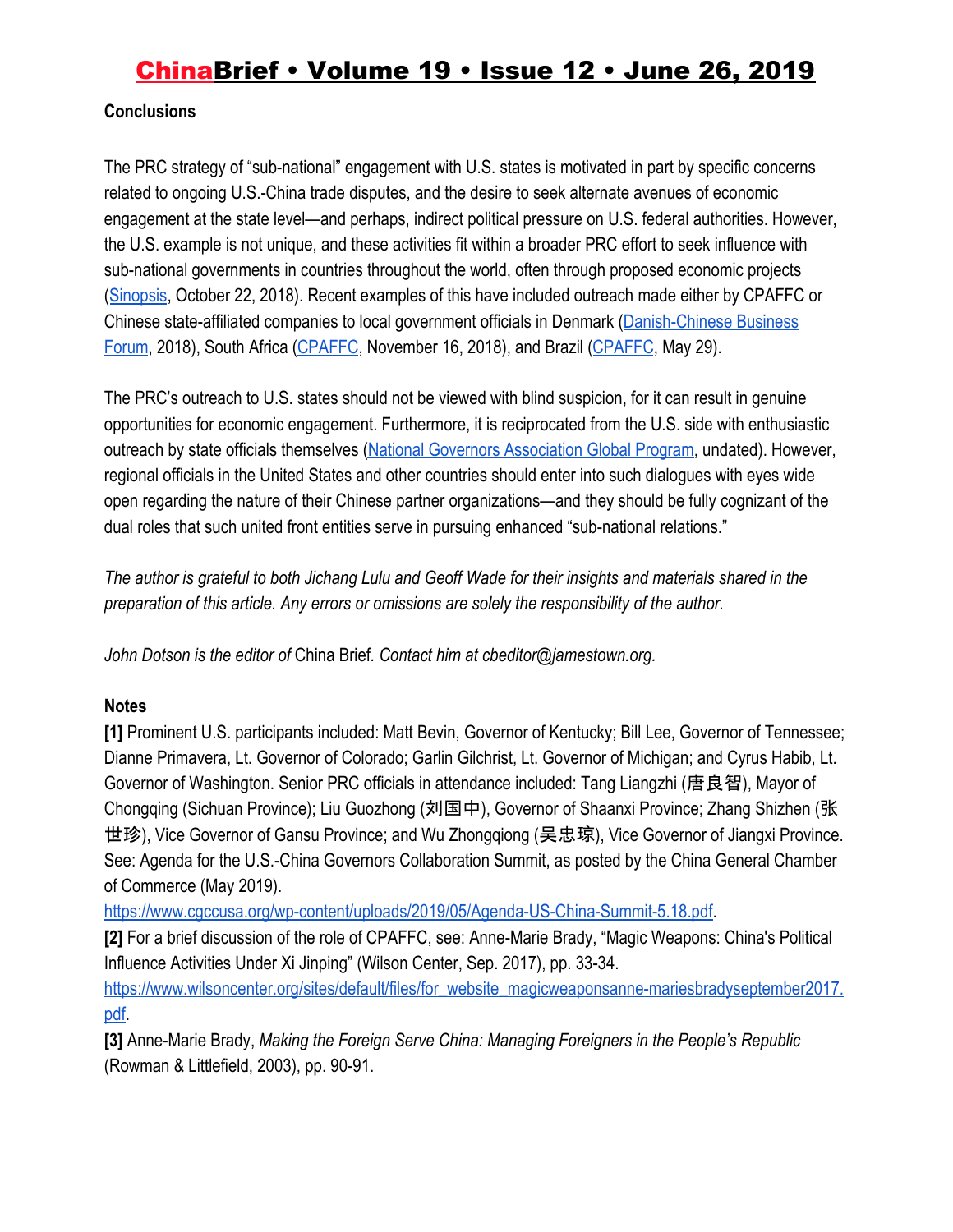**[4]** CPAFFC describes itself thusly: "With the government's support, [CPAFFC] coordinates and manages our country's work to build and develop friendship with foreign cities, promoting exchanges and cooperation between Chinese and foreign cities and local regions. [CPAFFC] represents Chinese regional governments in conducting international cooperation with global cities and regional governments..." ["受政府委托, 协调 管理我国同外国建立和发展友好城市关系的工作,推动中外地方和城市的交流与合作。作 为世界城市和地方政府联合组织的成员,代表中国地方政府参与国际合作."] See: "Association Introduction" [协会简介], CPAFFC website (undated). [http://www.cpaffc.org.cn/introduction/agrintr.html.](http://www.cpaffc.org.cn/introduction/agrintr.html) **[5]** For example, the China Council for the Promotion of International Trade (*Zhongguo Guoji Maoyi Cujin Weiyuanhui*, 中国国际贸易促进委员会), first formed in 1952, has long been identified by the U.S. intelligence community as a united front entity supporting PRC diplomatic goals. See: Central Intelligence Agency, *The United Front in Communist China*, report dated May 1957 (declassified August 24, 1999). [https://www.cia.gov/library/readingroom/docs/CIA-RDP78-00915R000600210003-9.pdf.](https://www.cia.gov/library/readingroom/docs/CIA-RDP78-00915R000600210003-9.pdf)

**\*\*\***

### **Hong Kong's Crisis and Prospects for the Pro-Democracy Movement** *By Joseph Cheng*

### **Introduction—Disputes Over the Extradition Bill Spill into the Streets of Hong Kong**

On Sunday, June 9, just over one million Hong Kong residents took part in a protest rally against the introduction of the "Fugitive Offenders and Mutual Legal Assistance in Criminal Matters Legislation (Amendment) Bill 2019" (hereafter "Extradition Bill"), which had been introduced into Hong Kong's Legislative Council by the city administration of Chief Executive Carrie Lam **(**Carrie Lam Cheng Yuet-ngor, 林鄭月娥). The draft Extradition Bill would allow Hong Kong people to be extradited to regions subject to the full authority of the People's Republic of China (PRC). **[1]** As PRC courts are under the control of the Chinese Communist Party (CCP), and therefore offer no genuine due process to defendants who might face charges for political reasons, the bill had aroused widespread opposition in Hong Kong.

Immediately after the June 9 protest rally, the Lam administration refused to make serious concessions or to otherwise engage with those who opposed the bill. In a press statement released that evening, Chief Executive Lam indicated that the legislative process would proceed on schedule, and that the contents of the bill would not be altered [\(SCMP,](https://www.scmp.com/news/hong-kong/politics/article/3013797/thanks-coming-im-not-changing-my-mind-defiant-carrie-lam) June 10). Andrew Leung Kwan-yuen (梁君彥), the president of the Legislative Council, soon announced the schedule of meetings for the deliberation of the bill, and announced that a vote would be held on June 20. It was this arrogance and total disregard for the protest rally that provoked about 40,000 young people to surround the Legislative Council on the morning of June 12, when deliberations on the amendment bill were to begin. This action led to some violent clashes with the police in the afternoon, who ultimately succeeded in dispersing the bulk of the protesters later in the evening. It was a sad scene as tear gas and rubber bullets were deployed, and at least seventy-two people were injured ([Hong](https://www.hongkongfp.com/2019/06/13/police-protester-standoff-hong-kongs-central-72-injured-clashes-rights-groups-condemn-use-tear-gas/)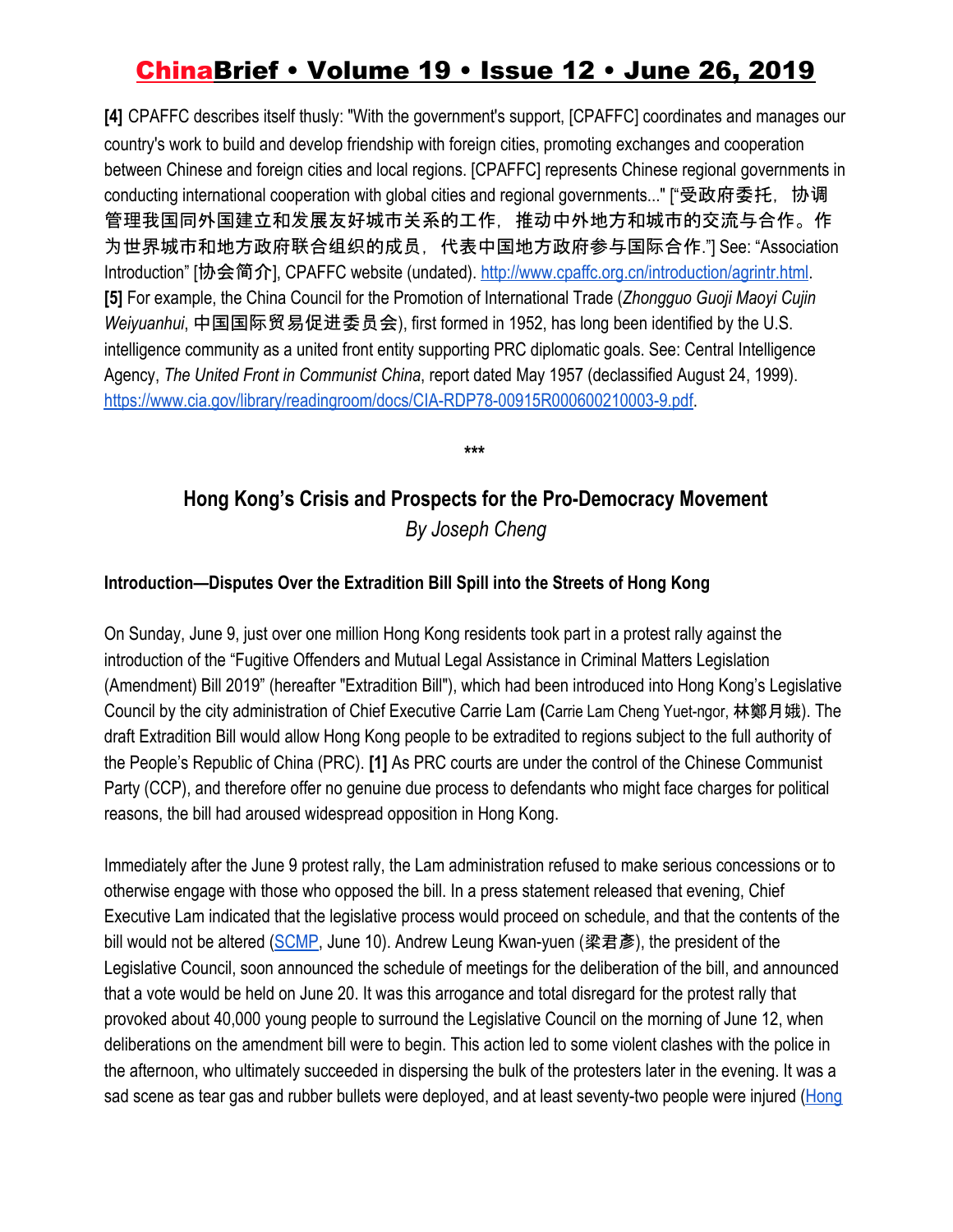[Kong Free Press,](https://www.hongkongfp.com/2019/06/13/police-protester-standoff-hong-kongs-central-72-injured-clashes-rights-groups-condemn-use-tear-gas/) June 13).



*Image: Protestors near the Legislative Council building in Hong Kong, June 12. (Source: Hong Kong Free Press)*

The broader Hong Kong community had great sympathy for the young protesters. Despite Carrie Lam's promise to shelve the bill, on the following Saturday (June 15) nearly two million people poured into the streets [\(BBC,](https://www.bbc.com/news/world-asia-china-48656471) June 17)—an extraordinary number in light of Hong Kong's total population of 7.5 million. The Chief Executive made a public apology on June 18—thereby indicating that the Extradition Bill would likely meet a natural disappearance by the end of the present legislative session in July 2020. However, Ms. Lam refused to resign as requested by the pro-democracy movement, and she also rejected its other demands, to include: formal withdrawal of the bill; retraction of labelling the previous Wednesday's confrontation as a "riot" (which could expose participants to prosecution); releasing those arrested; and initiating an investigation into alleged police violence.

### **Beijing's Efforts to Assert Control, and the Rise of Greater Resistance in Hong Kong**

Dating back to the Sino-British negotiations of the early 1980s, Chinese leaders have been most concerned about investors' interests: they realized that as an international financial center, money could leave Hong Kong quite easily. But in this case, despite reservations on the part of both local business leaders and the expatriate business community, the Lam administration only offered limited concessions—without resolving the basic issue of the Hong Kong public's lack of confidence in the PRC judicial system. Hong Kong people consider the right to a fair trial to be a basic political right, and they do not have confidence in the judicial system in the PRC. In addition to the supporters of the pro-democracy movement, businessmen are also alarmed: they frequently become involved in corrupt practices and tax evasion while conducting business in mainland China, and could be vulnerable to prosecution, whether politically-motivated or otherwise.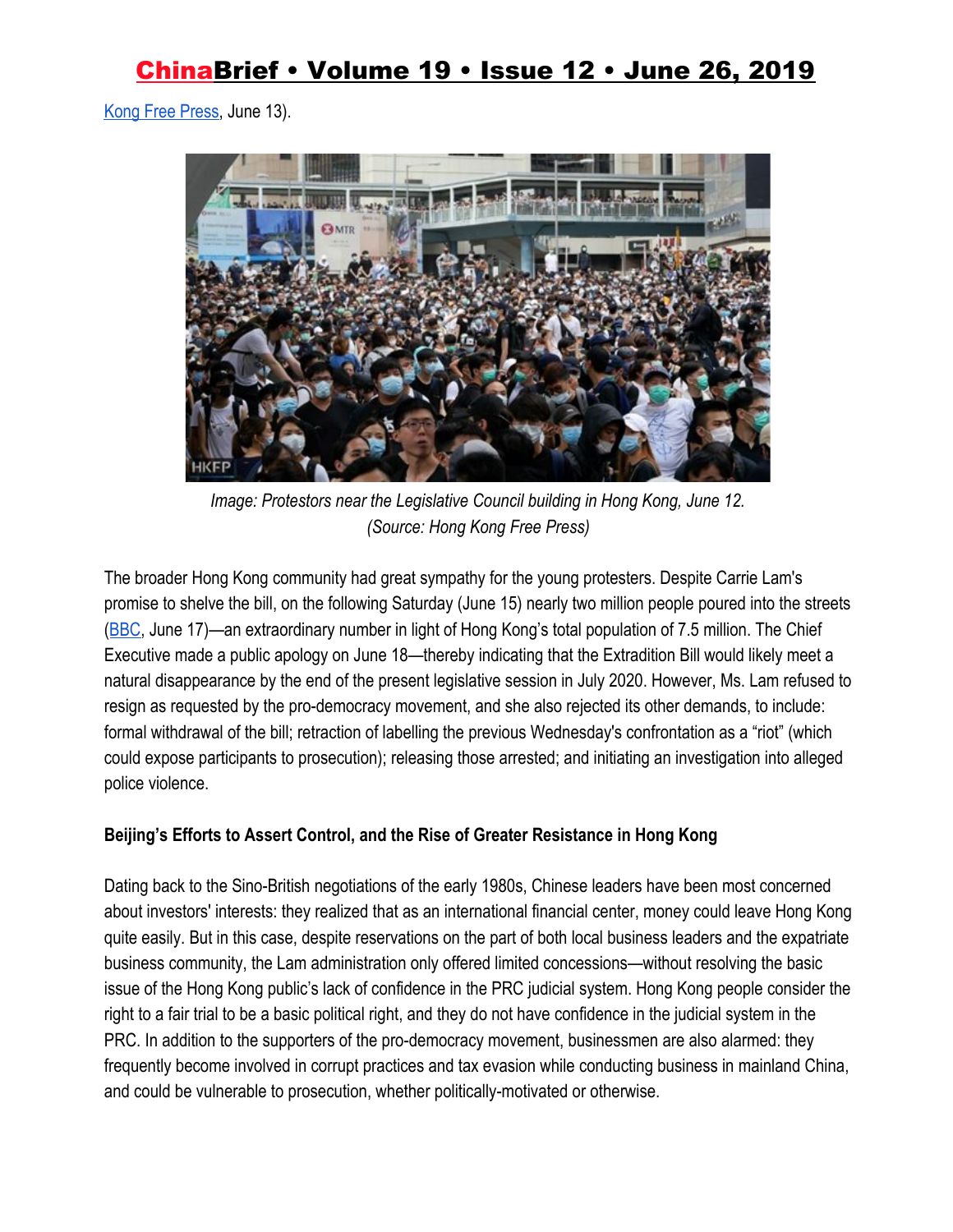The protests reflected a simmering anger among the people of Hong Kong. Most local people believe that the increasingly tight hold over Hong Kong policy exercised by PRC authorities has been the root cause of the territory's problems; and in the past five years, they have also witnessed a gradual erosion of the rule of law in the territory. Hong Kong citizens know that democracy has been denied to them since the "Occupation Campaign" (佔領行動)—also known as the "Umbrella Movement" (雨傘運動)—civil disobedience protests in the autumn of 2014. These mass protests were sparked by concerns that the PRC was rigging the electoral system to ensure that only pro-Beijing figures would be selected as candidates to lead the city administration.

The emergence of a spirit of localism, and of pro-independence groups, has provided the PRC authorities and the Hong Kong administration with a convenient excuse: in the name of state sovereignty and national security, and of combating Hong Kong independence, the Lam administration felt it had justification to further bind Hong Kong more tightly to Beijing's authority. Wang Zhimin (王志民), the head of the PRC Central Liaison Office in Hong Kong, declared in April that on issues of national security, there are not "two systems," but rather only the responsibility of "one country" ([RTHK News](https://news.rthk.hk/rthk/en/component/k2/1452918-20190415.htm), April 15). Such high-handed statements by ministerial officials from Beijing presume the power of re-defining the scope of the "one country, two systems" model—without apparent concern for what public opinion might be among the people of Hong Kong.

#### **Setbacks for the Pro-Democracy Movement Have Mobilized Its Supporters**

Recent years have seen serious setbacks for the pro-democracy movement in Hong Kong. Frequent arrests and prosecutions of demonstrators from 2014 onwards have helped the city's pro-Beijing administration blunt the impact of the pro-democracy movement. The possibility of arrest can be a strong deterrent for protest activity: young people sent to jail with criminal records suffer substantially in their subsequent career prospects. Furthermore, the pro-democracy camp lost in two successive by-elections in Kowloon West in 2018—elections that were called to fill two seats vacated by pro-democracy legislators disqualified due to controversies surrounding their oaths of office [\(SCMP,](https://www.scmp.com/news/hong-kong/politics/article/2102609/four-more-hong-kong-lawmakers-disqualified-over-oath-taking) July 14, 2017). The major cause of the electoral defeats was that the pro-democracy camp could only attract about 60% of the voters who had supported pro-democracy candidates in the 2016 elections to the Legislative Council. Differences between generations, and those between the more radical and moderate wings of the pro-democracy movement, were also negative factors.

Despite the lower level of electoral participation among Hong Kong youth, their anger was definitely building. Young people have been the principal casualties of a number of socioeconomic factors, including the widening gap between the rich and poor; the decline in upward social mobility; and cramped and expensive housing conditions. These frustrations burst into the open when opportunities arise, as with the recent protests. Many young people participated in the three protest rallies against the Extradition Bill on April 28, June 9, and June 16, 2019—with estimated turnouts of 130,000, 1.03 million, and 2 million people respectively.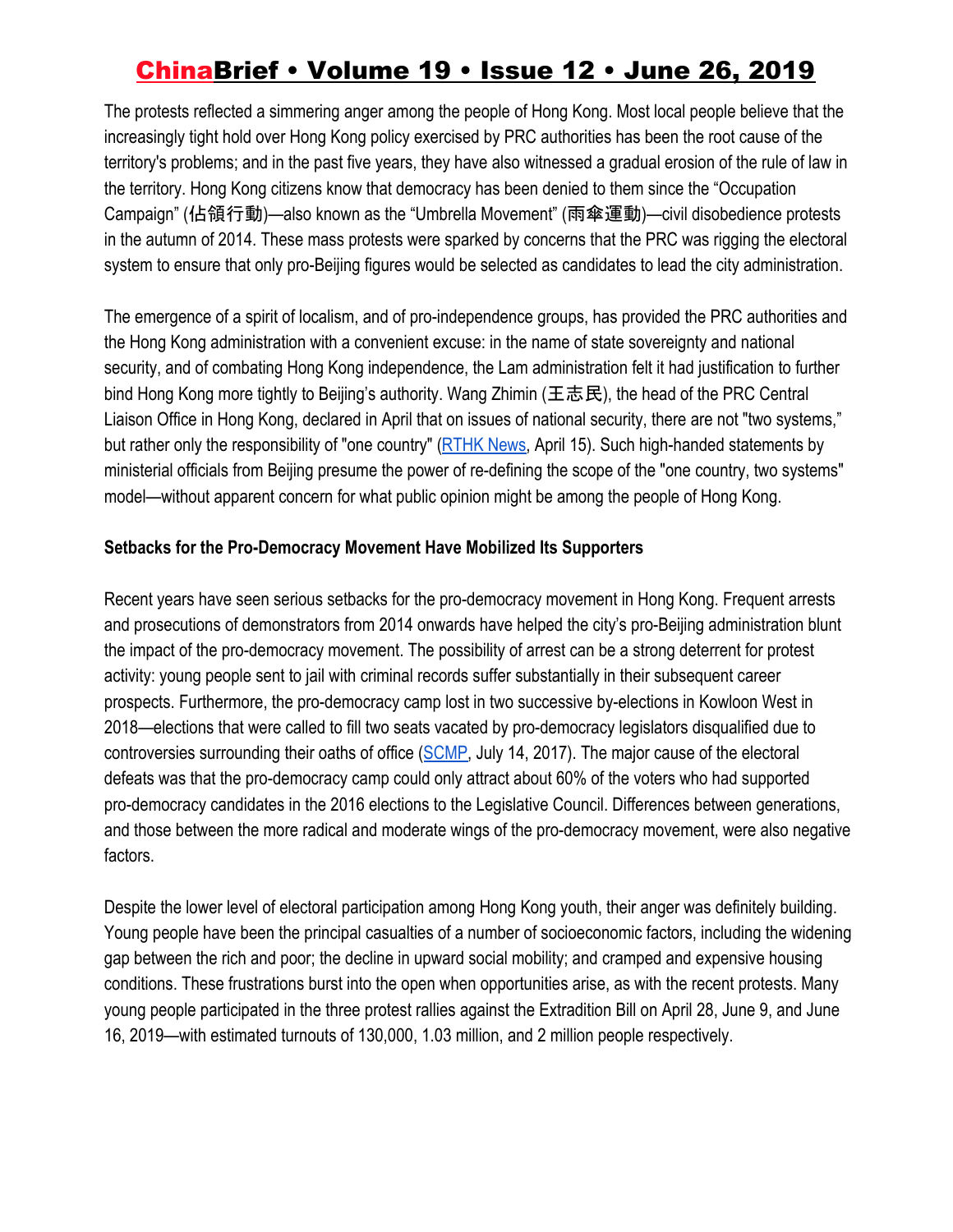#### **Why Did Beijing Push for the Extradition Bill Now?**

Although Lam has stated that the initiative for the Extradition Bill did not come from the PRC central government, her legislative proposal received strong endorsement from the CCP leadership in Beijing. In recent months, pro-Beijing groups from Hong Kong have travelled to Beijing to meet with senior CCP officials including Han Zheng (韩正), the Politburo Standing Committee member responsible for Hong Kong and Macau Affairs ([People's Daily Online](http://cpc.people.com.cn/n1/2019/0522/c64094-31096583.html), May 22). A small number of business leaders, legislators, and academics within the pro-establishment camp who had earlier indicated reservations about the Extradition Bill soon altered their positions and returned to the fold. **[2]**

In the broad context of deteriorating domestic and external environments for the PRC, the Xi Jinping administration continues its trend of increasingly authoritarian policies: setting up taboos for discussions in university campuses; cracking down on underground churches, autonomous labor groups, and human rights lawyers; and suppression of national minorities, especially the Uighurs in Xinjiang. Beijing's policies towards Hong Kong naturally follow this pattern. The combat of localism and pro-independence groups has added political significance in this environment: nationalism is being steadily whipped-up to shore up support for the CCP regime, and the opposition in Hong Kong is constantly accused of colluding with foreign forces [\(China](http://global.chinadaily.com.cn/a/201906/17/WS5d06d79ca3103dbf143287c7.html) [Daily](http://global.chinadaily.com.cn/a/201906/17/WS5d06d79ca3103dbf143287c7.html), June 17).

Furthermore, PRC leaders consider that Hong Kong is quite dependent on the broader Chinese economy; and in view of China's overall economic strength and prosperity, Hong Kong's contributions to China's modernization are not as important as they once were. This attitude has often been voiced by local leaders of the pro-Beijing united front, as well as by mainland visitors to Hong Kong. PRC leaders also perceive Hong Kong as overprivileged, especially since the controversies surrounding political reforms in 2013-2014 that resulted in the Occupation Campaign: hence, Hong Kong should be taught a lesson, and made to respect the parameters and red lines of the "one country, two systems" model as defined by Beijing.

Finally, Hong Kong remains a significant source of information on China for the international media, and this includes criticisms of the PRC and its leaders. The territory's special role has been perceived even more negatively in step with the apparent sense of insecurity felt by the Xi Jinping administration. The introduction of the Extradition Bill—and the frequent discussions in the pro-Beijing camp on the urgency of "Article 23" national security legislation [\(HKU Faculty of Law,](http://www.law.hku.hk/hrportal/basic-law/research-article-23) undated)—reflect the intention of exerting stricter controls over both political opposition and criticisms of the CCP authorities.

The business environment of Hong Kong would be adversely affected by these measures. Hong Kong functions as an international financial center, and an international business center demands freedom of information and the rule of law. This understanding is essential to the maintenance of the "one country, two systems" model. It had been expected that a respect for investors' interests on the part of the authorities, and their eagerness to maintain the territory's business environment, would have been sufficient to uphold this understanding. However, this expectation is now in doubt.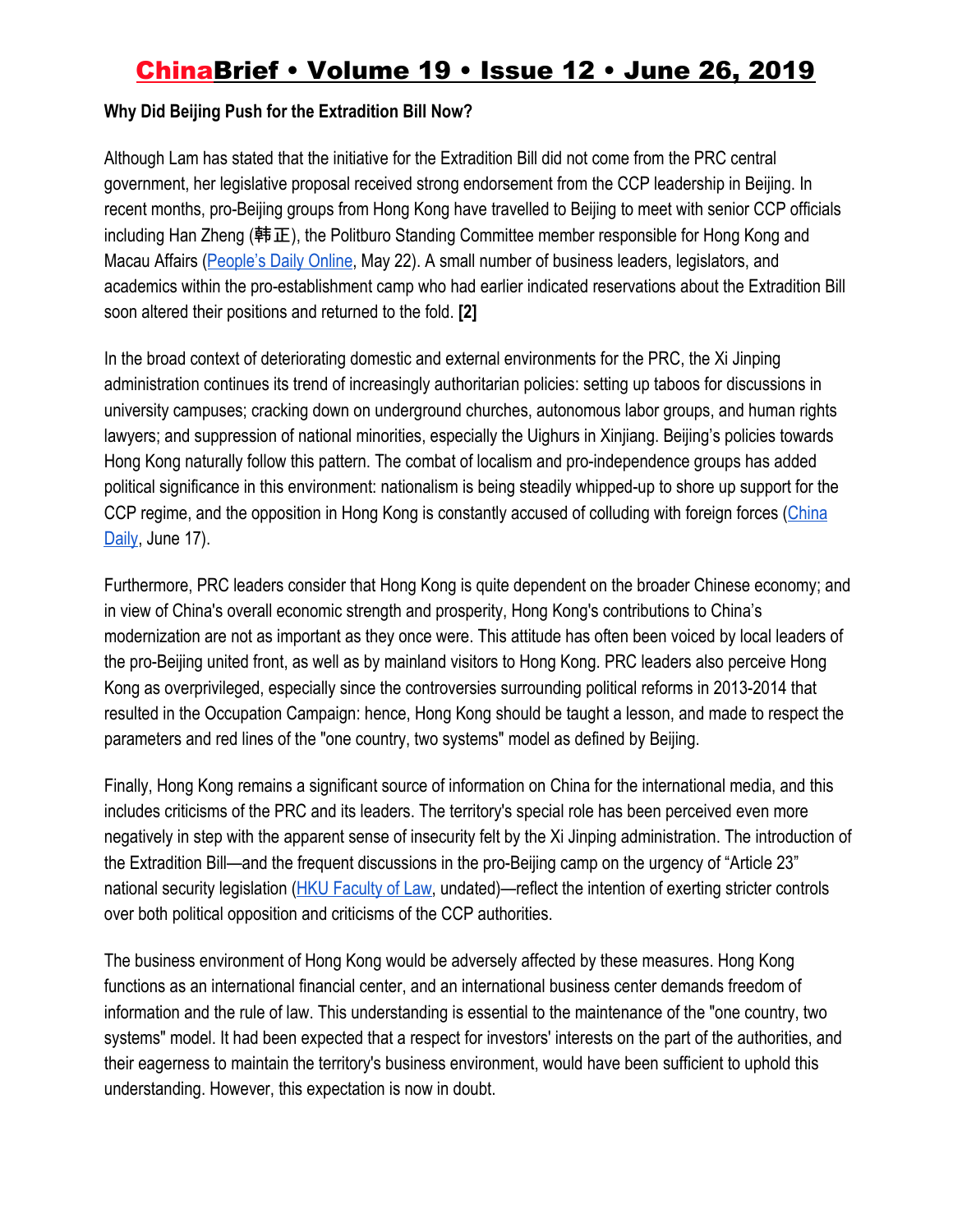#### **Prospects for the Future of the Democracy Movement and Civil Society in Hong Kong**

Given the pro-Beijing positions of the Hong Kong city administration, the most serious challenge for the pro-democracy movement is the lack of realizable objectives in the short-term. Few people in Hong Kong believe that demands for democratic reforms, such as the direct election of the Chief Executive and that of all the seats in the legislature, are meaningful. The disappointment and pessimism of the community have made it difficult to mobilize people since the end of the 2014 Occupation Campaign, as reflected in the small numbers of people taking part in various campaigns and protest rallies in subsequent years—at least, that is, until the mass protests of the past month.

The PRC authorities are reluctant to accept the clear-cut withdrawal of the Extradition Bill. They will therefore seek to ensure support for the Lam administration in the current (and ongoing) crisis, but this will likely further erode the latter's legitimacy. Lam's loyalty to Beijing is exactly why she has been criticized for betraying the interests of Hong Kong. Lam's popularity rating is now lower than that of her predecessor C.Y. Leung—something that hardly could have been imagined when she first took office ([HKU Public Opinion](https://www.hkupop.hku.hk/english/popexpress/ce2017/cl/cecomparison/donald_comparsion_chart.html) [Program,](https://www.hkupop.hku.hk/english/popexpress/ce2017/cl/cecomparison/donald_comparsion_chart.html) undated).

Going forward, the weakened Lam administration will be even more dependent on Beijing. This reliance will likely lead the local pro-Beijing united front to seek even more support from the PRC authorities—which will lead in turn to more interference, and stronger influence exerted over Hong Kong affairs, on the part of the CCP regime. The pro-democracy movement continues to serve as the only available force to maintain the weakening checks and balances that maintain Hong Kong's freedoms. Hong Kong people realize that they will have to work hard to safeguard their values and interests. Hong Kong people may well face the future options of either emigrating, or keeping their heads low while concentrating on making money. This is a testing time for the usually pragmatic Hong Kong people, but they have shown that they have not abandoned hope.

*Joseph Yu-shek Cheng is a retired Professor of Political Science and the Coordinator of the Contemporary China Research Project, City University of Hong Kong. He publishes widely on the political development of China and Hong Kong, Chinese foreign policy, and development in southern China. In Hong Kong, he was the convener of the Alliance for True Democracy, and a trustee of the Justice Defense Fund.*

#### **Notes**

**[1]** For the full text of the bill in English, see [https://www.legco.gov.hk/yr18-19/english/bills/b201903291.pdf.](https://www.legco.gov.hk/yr18-19/english/bills/b201903291.pdf) **[2]** For example, one Beijing-friendly legal scholar no longer insisted on his counter-proposal as he noted the skepticism of Beijing, which viewed the proposal as a challenge to its sovereignty. See: [https://www.scmp.com/news/hong-kong/politics/article/3011577/hong-kong-extradition-law-beijing-friendly-lega](https://www.scmp.com/news/hong-kong/politics/article/3011577/hong-kong-extradition-law-beijing-friendly-legal) [l.](https://www.scmp.com/news/hong-kong/politics/article/3011577/hong-kong-extradition-law-beijing-friendly-legal)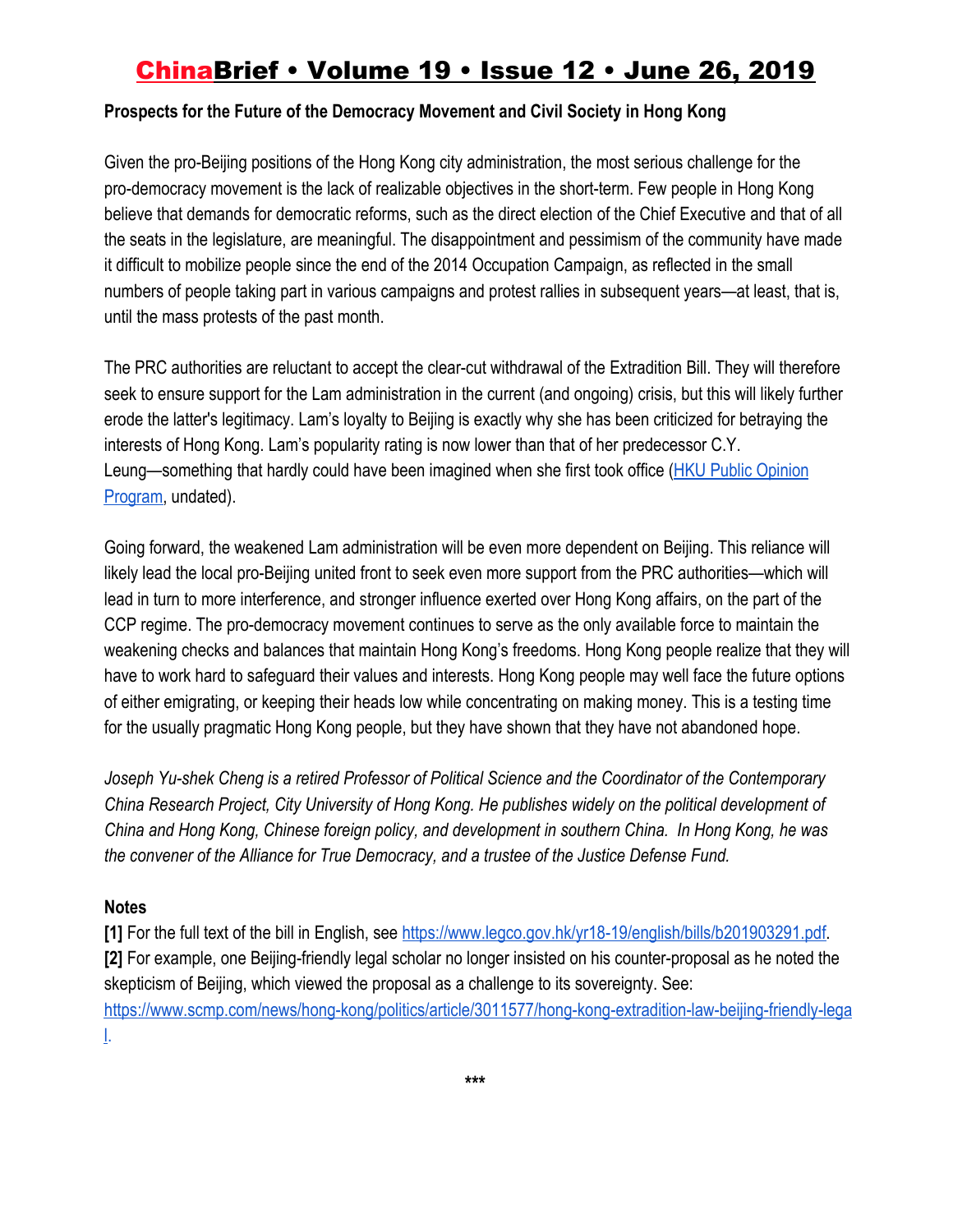### **Latvia and the Baltic States Seek Closer Coordination on Relations with China** *By Otto Tabuns*

#### **Introduction—Nordic and Baltic Governments Seek Common Positions for Relations with China**

On April 1, 2019, a meeting was held between the foreign ministers of the Baltic States and Nordic Countries (Estonia, Latvia, Lithuania, Sweden, Finland, Norway, Denmark and Iceland), or NB8; and of the Visegrád Group countries (Poland, Czechia, Slovakia, and Hungary), or V4. This combined group has met annually since 2013, with this year's meeting convened in Palanga, Lithuania. The NB8 and V4 foreign ministers met to coordinate common positions on a variety of issues, to include "sharing of views on current European Union issues and security policy, including the EU's Multiannual Financial Framework, relations with Ukraine and Eastern Partnership countries, the transatlantic link, and preparations for the upcoming NATO Foreign Ministers Meeting" ([Foreign Ministry of Latvia](https://www.mfa.gov.lv/en/news/latest-news/63004-the-foreign-minister-to-take-part-in-the-meeting-of-foreign-ministers-of-the-baltic-nordic-and-visegrad-group-countries), March 29).

One of the most striking aspects of the meeting was that, amidst this range of European concerns, the character of relations with the People's Republic of China (PRC) emerged as a prominent priority in the agenda. Following the meeting, Latvian Foreign Minister Edgars Rinkēvičs commented on "the rapid growth of China's political, economic and military weight [which] triggers geopolitical change not only in Asia… but also globally," and accordingly called for the PRC "to demonstrate responsibility that corresponds to its influence and benefits [and] to invest accordingly in… the international system and to engage constructively in resolving global challenges." Rinkēvičs further stated that European countries should avoid a "black-and-white perspective" of China as "a threat or an opportunity, a competitor or an ally," but instead should "find the real balance in the relationship with China so that we could protect our interests vis-a-vis China, whilst remaining true to European values" (**Baltic Times**, April 2).



*Image: Participants at the April 1st meeting in Palanga, Lithuania involving foreign ministers from the Baltic, Nordic, and "Visegrad Group" countries. (Source: [Embassy of Poland in Lithuania](https://www.msz.gov.pl/en/p/wilno_lt_a_en/news/deputy_minister_maciej_lang_attends_meeting_of_chiefs_of_diplomacy_of_v4__nordic_and_baltic_countries_in_lithuanian_palanga))*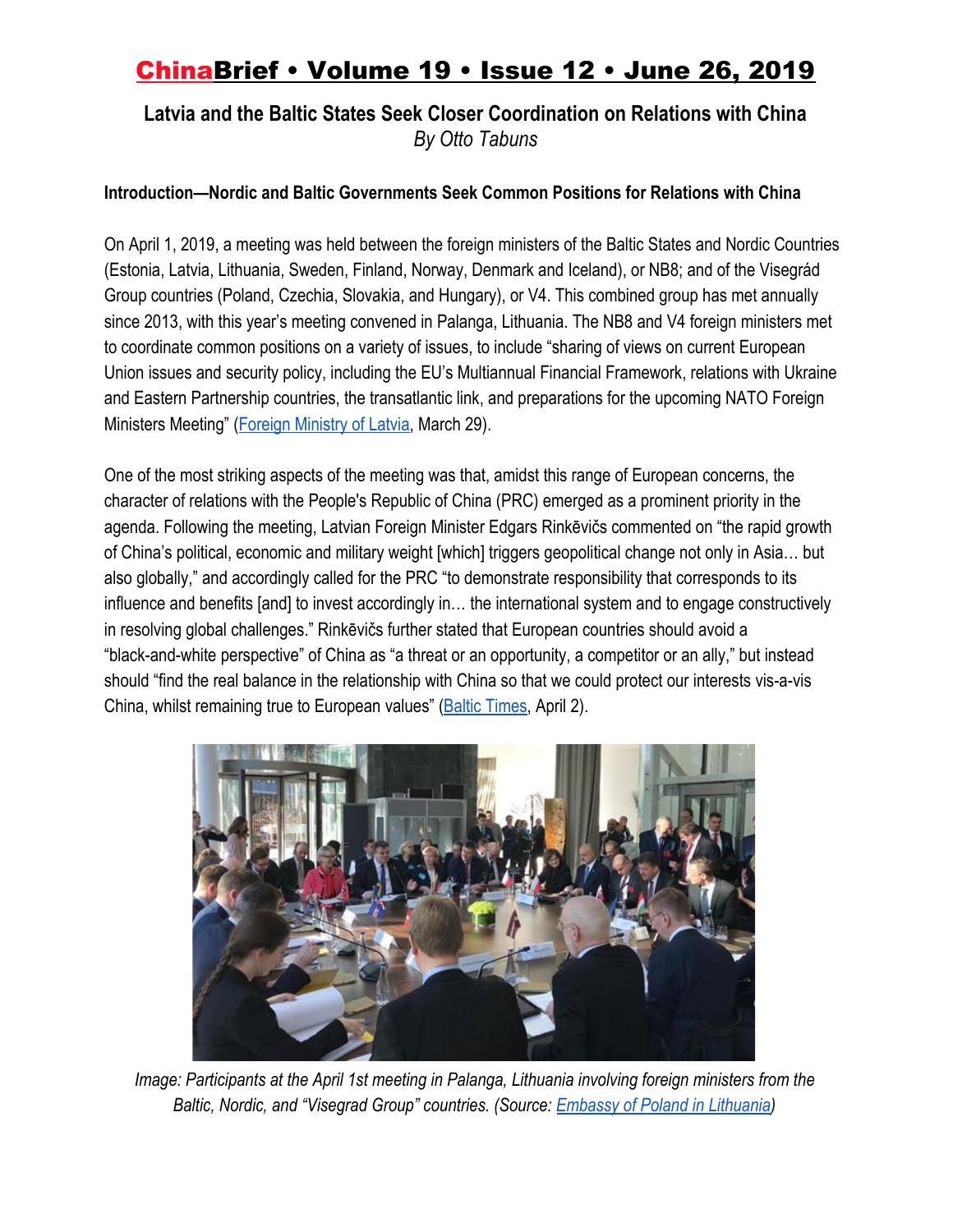Although less publicized than the meeting at the ministerial level, Baltic foreign ministries have also held working level meetings regarding Asia that put China policy at the top of the agenda. In a meeting held in Riga on May 12 and 13, the NB8 Foreign Ministries' Directors for Asia met to discuss bilateral and multilateral cooperation with Asian countries, including cooperation efforts between the European Union (EU) and the Association of Southeast Asian Nations (ASEAN) [\(Latvian MFA,](https://www.mfa.gov.lv/aktualitates/zinas/63390-baltijas-un-ziemelvalstu-arlietu-ministriju-azijas-direktori-tiekas-riga) May 14, 2019).

#### **Economic Motives for the Baltic States to Seek Closer Engagement with China**

There are many reasons why Latvia and other Baltic states would seek closer (and coordinated) ties with China, but the most important of these reasons lie in the realm of trade. Recent years have seen a drop in economic activity with Russia, traditionally the largest market for several categories of goods from the Baltic states. Disputes between the Baltic states and Russia over issues such as the status of historical monuments [\(DW,](https://www.dw.com/en/history-fuels-latvian-russian-resentment/a-16292586) August 10, 2012; [Newsweek,](https://www.newsweek.com/latvia-takes-down-soviet-sailor-monuments-public-safety-risk-503301) September 27, 2016), and broader Euro-Atlantic opposition to Russian aggression against Ukraine, have revived political obstacles to trade in a manner reminiscent of the disruptions caused by Russian debt default in 1998.

Since 2013, Latvian exports to Russia have decreased. Exports dropped by 28% in 2014; they rose slowly after that, but exports to Russia are less than they used to be—both in absolute numbers, and also as a part of total national exports. Having learned from past experiences about the consequences of over-reliance on the Russian market, Baltic businesses have tried to redirect their products towards other markets. One example of an impacted sector in Latvia is the fishing industry, with 20 major enterprises and 5000 employees (representing 1% of all employed Latvians aged 15-64). Latvian fishermen have found themselves facing decreased demand from their traditional Russian and Commonwealth of Independent States (CIS) markets, as well as an inability to switch to most Western markets due to different tastes and traditions [\(Latvian Television](https://www.youtube.com/watch?v=eQFycra6Mqk), April 14, 2014). As fish and other seafood products are staple foods in Asia, this has led Latvian exporters to seek greater access to markets in China.

Another example is the Baltic region rail transit sector, which is looking for additional cargoes at a time when Russia has voiced its conscious intent to divert its exports to rail and port facilities in other countries—even if it costs more to Russian exporters to do so. Latvian Railway is the single largest employer in Latvia, employing 1% of all workers in the country. Due in part to friction with Russia, the Baltic states have developed a greater interest in cooperating with Chinese infrastructure and transportation projects in Europe: for example, Latvia played host in 2016 to the annual summit of the PRC-led "16+1" framework, where the agenda reportedly included discussions on Latvian transportation infrastructure [\(Baltic News Network,](https://bnn-news.com/head-of-china-s-government-arrives-in-riga-for-16-1-summit-154155) November 4, 2016).

China's domestic market is ten times larger than that of Russia, and Chinese railway cargo would provide an alternative to Russian cargo that has proven to be more dependent on political good will than on economic considerations (even if these shipments have to cross Russian territory). Latvia and Lithuania are both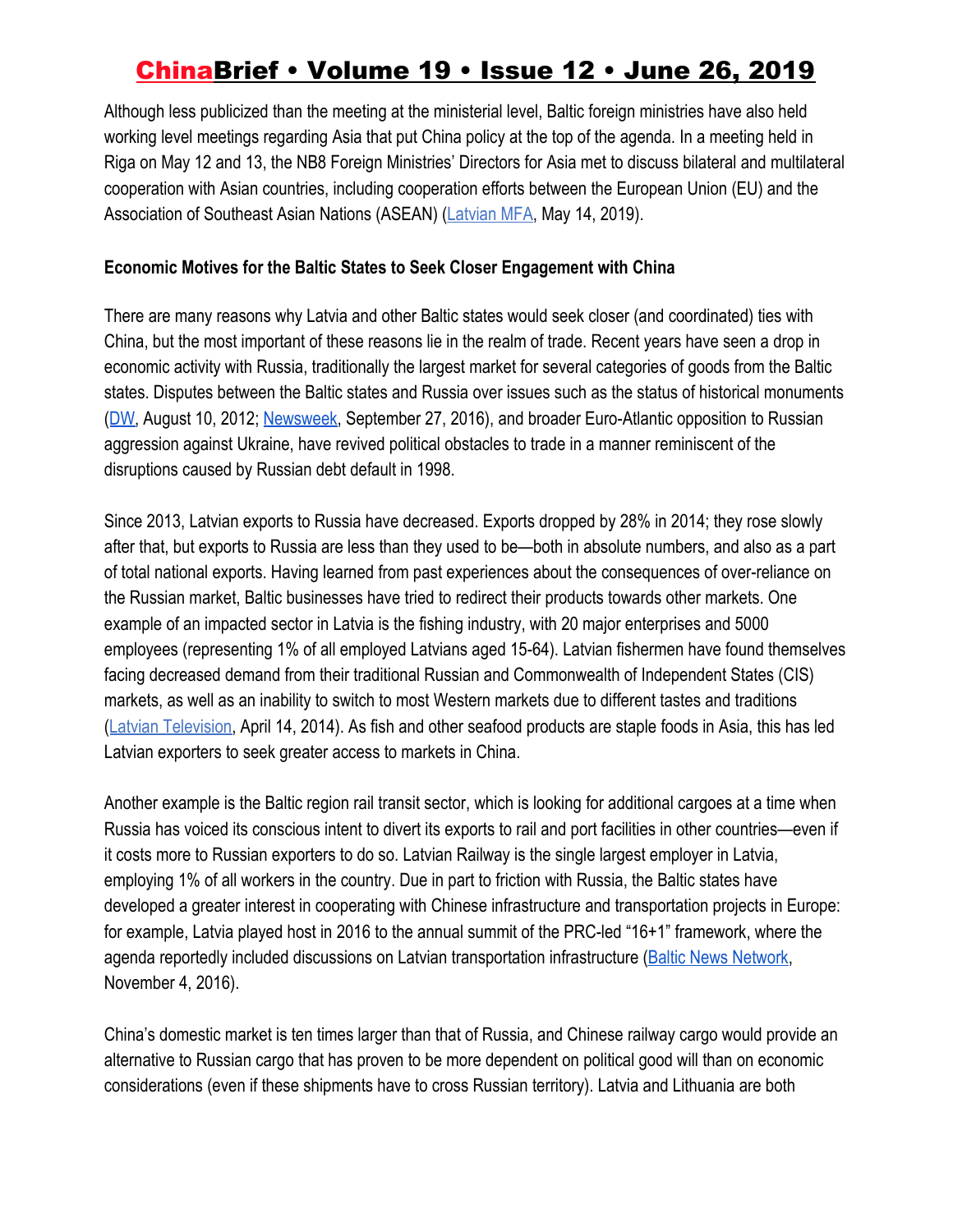looking (and competing) to provide rail transit and port capacities from the East in a westward direction to Europe—services that would provide a complement to Chinese-Belorussian logistics infrastructure already developed. The Estonian government is working to present itself as a transit window to Scandinavia, particularly in light of possible Chinese backing for a Tallinn-Helsinki railway tunnel project ([Eurasia Daily](https://jamestown.org/program/beijing-reportedly-ready-to-finance-helsinki-tallinn-tunnel/) [Monitor,](https://jamestown.org/program/beijing-reportedly-ready-to-finance-helsinki-tallinn-tunnel/) March 12).

In 2013, four percent of third country citizens obtaining a EU residency permit through investment in Latvia were Chinese ([jelgavniekiem.lv](http://www.jelgavniekiem.lv/?l=155&act=4&art=29176), April 3, 2013). Latvia is the leading Baltic state in students learning Chinese, while Beijing International Studies University teaches Latvian among other "16+1" country languages to students as young as 17 for up to seven years [\(Latvian Television](https://www.youtube.com/watch?v=ShSUVle2tDU), September 22, 2016). In addition to a Confucius Institute created at the University of Latvia in 2011, in 2015 the China-Latvia Academic Cooperation Center was established at the Political Science Department of the Faculty of Social Sciences as part of the Belt and Road Initiative [\(University of Latvia](https://www.mfa.gov.lv/china/aktualitates/47965-atklaj-kinas-latvijas-akademiskas-sadarbibas-centru), September 21, 2015).

#### **Reasons for Skepticism About Sino-Baltic Relations**

These efforts at outreach have borne some fruit: by way of contrast with exports to Russia, Latvian exports to the PRC have grown by over 40% since 2013 ([Latvian MFA,](https://www.mfa.gov.lv/index.php?option=com_content&view=article&id=18091&Itemid=3371#eknomika) 2019). Latvia also maintains several economic representatives in the PRC. However, all is not well in the relationship, and the new Latvian Minister of Economics, Ralfs Nemiro, has raised questions about the nature of economic cooperation with China. Although Latvian exports to the PRC have increased, Chinese exports to Latvia in the same period have been five times larger [\(Latvian MFA](https://www.mfa.gov.lv/index.php?option=com_content&view=article&id=18091&Itemid=3371#eknomika), 2019). Some representatives of the fishing industry have also rolled back their enthusiasm, seeing "ten times" more success in the smaller market of Japan than in the PRC [\(Latvian Television](https://www.lsm.lv/raksts/zinas/ekonomika/vai-sapnis-par-eksportu-uz-kinu-ir-izsapnots.a312189/), March 9, 2019). The original owners of Stenders Bath and Bodycare Company, which emerged as the most successful Latvian company in the PRC with hundred of shops across the country, ended up selling their share of business to their Chinese partners due to an alleged dispute over trademark registration that put into question the viability of the whole business [\(LETA](http://monitorings.leta.lv/pdf/PAED43843-D092-4467-B60F-2F889344721E/), October 26, 2017).

The Baltic security services have also raised concerns about relations with the PRC. The PRC is among three nations or groups—alongside Russia and "certain CIS countries"—named by the Latvian State Security Service (VDD) as sources of concern regarding their activities in Latvia ([VDD,](https://vdd.gov.lv/lv/?rt=documents&ac=download&id=42) 2019). Furthermore, the Latvian Constitutional Defense Bureau (SAB) has made note of the economic espionage of the PRC ([SAB,](http://www.sab.gov.lv/files/2018_parskats.pdf) April 2019). The Latvian State Security Service has also noted the legal requirement that Chinese companies cooperate with PRC security officials—the first time that the PRC has been named in the public documents of the Latvian services ([Skaties.lv](https://skaties.lv/zinas/latvija/sab-nedraudzigi-specdienesti-detalizeti-peta-socialo-tiklu-informaciju/?fbclid=IwAR2KMV83QMqo36nD5RCcW5_dableS4kSUt67nD-GcjJ9F_fHIk7XPC2DY7g), May 2019). The Estonian Security Police have also called out increasing attempts by Chinese security services to recruit EU citizens via the internet: it has noted the attention that Chinese entities have shown towards civil servants that may work with classified information, offering such persons lucrative job offers and paid foreign travel ([Delfi.lv](https://www.delfi.lv/news/arzemes/igaunija-bridina-par-kinas-izlukdienestu-vervesanu-un-krievijas-interesi-par-wifi.d?id=50992675), April 12, 2019).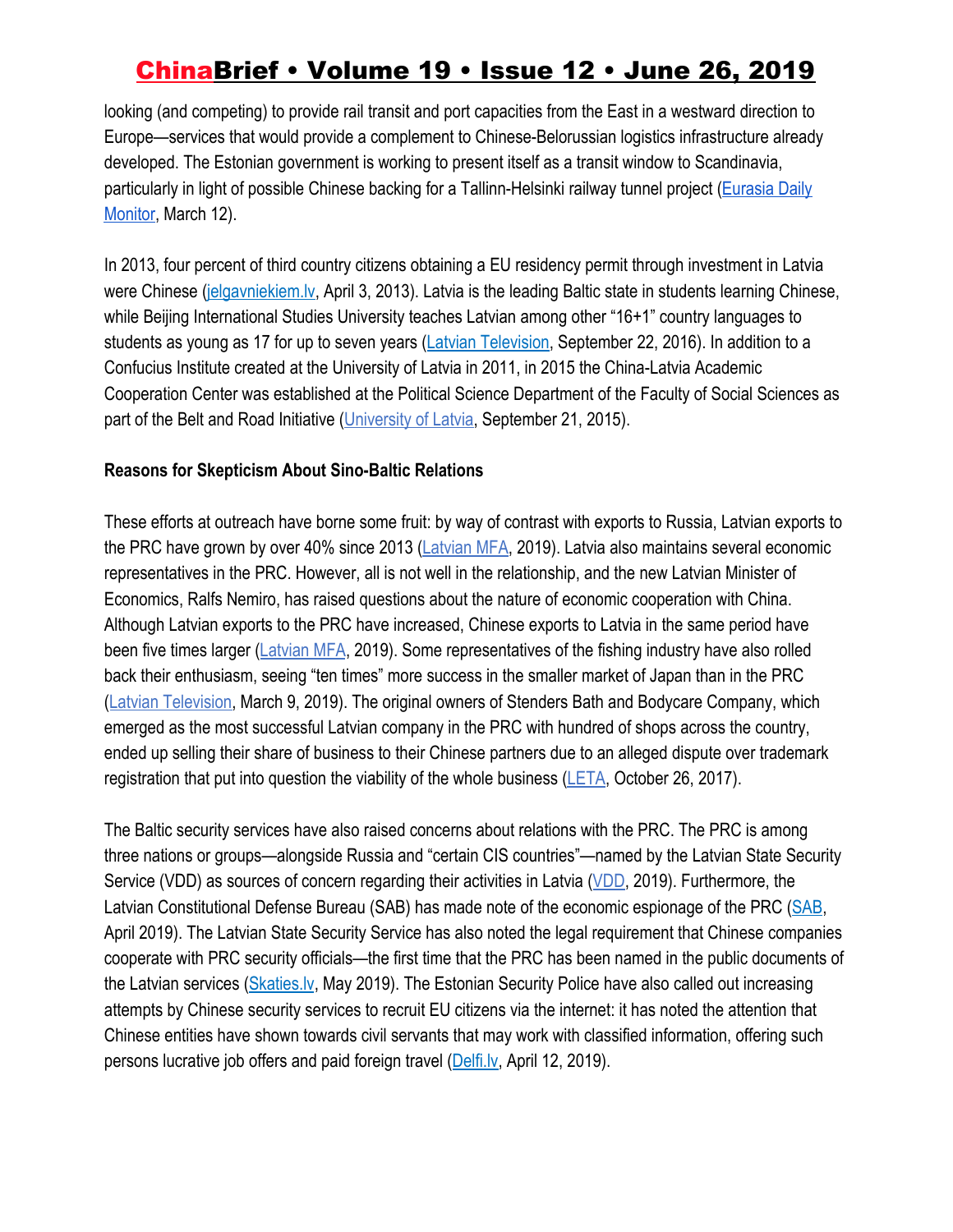The European Parliament has enacted a resolution that calls for addressing potential threats resulting from Chinese technology (such as the privacy and data security of EU citizens), while also voicing European concerns about PRC legislation that compels Chinese companies to cooperate with the authorities [\(DIENA](https://www.diena.lv/raksts/pasaule/eiropa/ep-mudina-versties-pret-kinas-raditajiem-kiberdraudiem-14216048%20), March 12, 2019). The Baltic security services have reflected these concerns regarding certain aspects of PRC technology: the heads of the Latvian and Lithuanian State Security Services have raised warnings about using Huawei products ([South China Morning Post,](https://www.scmp.com/news/china/diplomacy/article/2185529/china-denies-ridiculous-spying-allegations-lithuania) February 9, 2019). It is not clear, however, how much of this relates to local incidents or perceived national threats, or whether it is a reflection of broader EU and NATO statements.

#### **Conclusions**

Although the dominant model of PRC-European relationships has thus far been mostly one of bilateral relations, a common European voice beyond general statements and common tariffs has started to take shape. This is occurring not only in Brussels, but also among the regional groups within the European Union. The Nordic and Baltic foreign ministers, as well as their Visegrád colleagues, appear to be seeking a common regional policy regarding their relations with China. This is being done not only to have a stronger position in bilateral interactions with Beijing, but also for the purpose of having a larger voice in forming common EU positions in Brussels.

This development could evolve in one of two ways. On the one hand, China policy may prove to be one of the most important vehicles yet for galvanizing further European integration through another element of common foreign and security policy. This could happen if Western, Central, and Eastern European countries all find a common approach that supports the status of the EU as a significant global market that needs to keep up its growth despite a shrinking workforce and decreased productivity, while also respecting European human rights concerns.

If the EU member states fail to coordinate their China policies, the development of several strongly divergent opinion blocks about China may drive a wedge between them, thereby giving Beijing leverage on a list of issues that could influence future European unity. This is especially relevant when differences between European central institutions and certain Central and Southern European governments are being openly hammered out—a development that has placed European integration on pause while looking for the right set of solutions. The call for a balanced and coordinated approach, as discussed above, reflects a cautious optimism that can work for Europeans if they play with the same cards, and play them correctly.

Otto Tabuns is the director of the Baltic Security Foundation. He is a lecturer at the Riga Graduate School of *Law and most recently has co-edited "Baltic Security Strategy Report" on regional military, social, and* economic security. He is a member of the Association for Advancement of Baltic Studies, as well as the *Latvian Political Science Association.*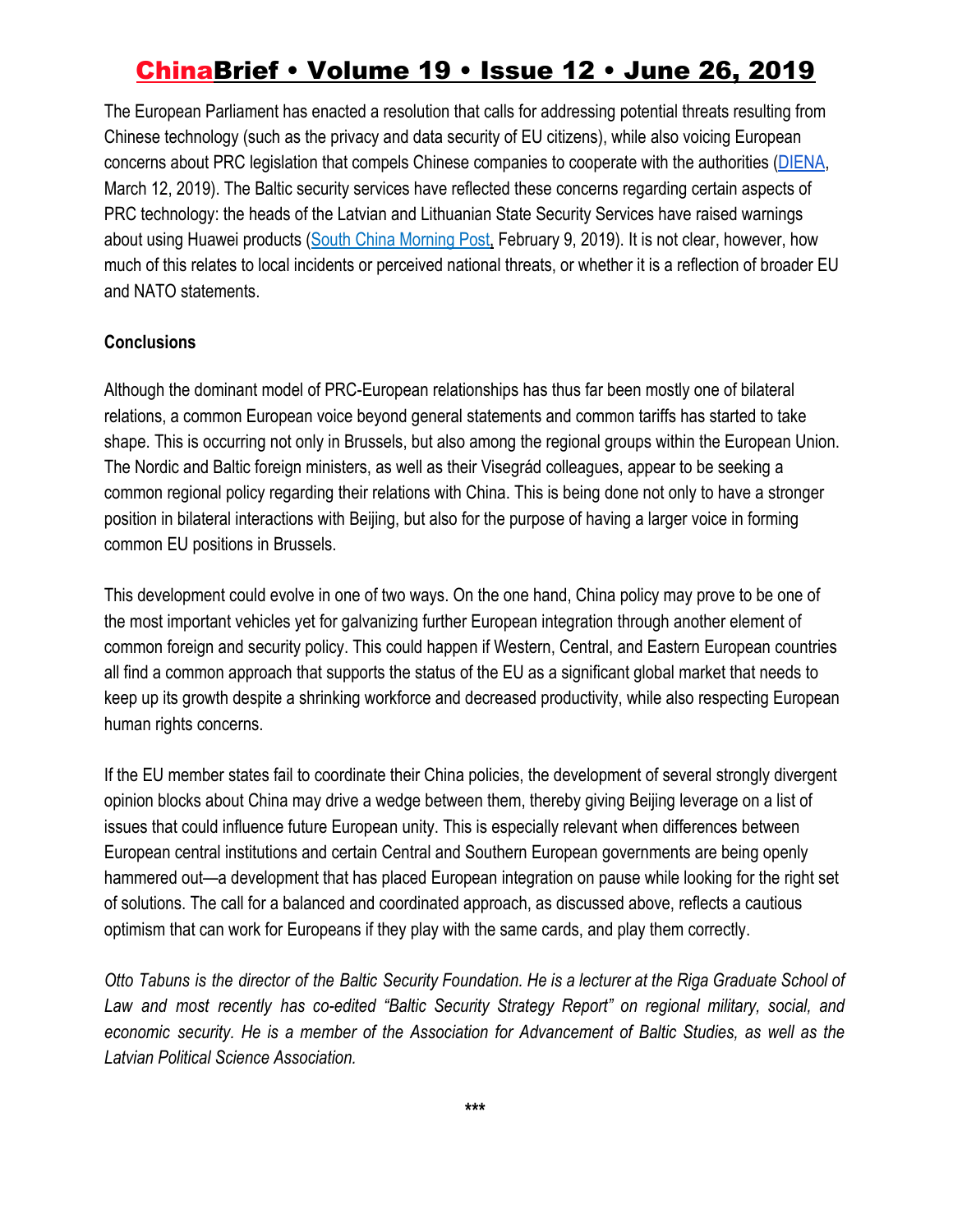**A Preliminary Survey of CCP Influence Operations in Japan**

*By Russell Hsiao*

#### **Introduction**

The U.S. Defense Intelligence Agency's *China Military Power Report*, released in January 2019, revealed the agency's official assessment that the People's Republic of China (PRC) is conducting "political warfare" against the United States and Taiwan—and among other countries, Japan. **[1]** Political warfare is a set of overt and covert tools used by governments to influence the perceptions, beliefs, and behaviors of other governments and societies in order to achieve national objectives. **[2]** While the nature of political warfare conducted by the Chinese Communist Party (CCP) against the United States and Taiwan is better understood by the public—due largely to the two governments' unclassified public disclosures, media reports, and academic research papers—the means by which the CCP is engaged in malign influence operations against Japan are less clear. The institutions and methods by which these efforts are conducted, and their potential effectiveness in influencing Tokyo, are due for examination.

### **United Front Work in Japan**

A little understood but critically important means by which the CCP engages in influence operations is "united front work" (*tongzhan gongzuo*, 统战工作): a whole-of-society strategy that aims to influence, indoctrinate, and mobilize non-CCP persons and organizations to serve the Party's objectives ([USCC Testimony](https://www.uscc.gov/sites/default/files/Hsiao%20-Written%20Statement.pdf), April 5, 2018; [China Brief](https://jamestown.org/program/on-the-correct-use-of-terms-for-understanding-united-front-work/), May 9). CCP General Secretary Xi Jinping has referred to united front work as a "magic weapon" for advancing the Party's goals ([Wilson Center,](https://www.wilsoncenter.org/article/magic-weapons-chinas-political-influence-activities-under-xi-jinping) September 2017), and united front-oriented organizations have risen in prominence during Xi's tenure [\(China Brief](https://jamestown.org/program/the-rise-and-rise-of-the-united-front-work-department-under-xi/), April 24, 2018[;](https://jamestown.org/program/reorganizing-the-united-front-work-department-new-structures-for-a-new-era-of-diaspora-and-religious-affairs-work/) [China Brief,](https://jamestown.org/program/reorganizing-the-united-front-work-department-new-structures-for-a-new-era-of-diaspora-and-religious-affairs-work/) May 9).

### *The China Council for the Promotion of Peaceful National Reunification*

A key united front organization with an extensive network and international presence is the China Council for the Promotion of Peaceful National Reunification (*Zhongguo Heping Tongyi Cujin Hui*, 中国和平统一促进 会), or CCPPR ([China Brief](https://jamestown.org/program/the-united-front-work-department-goes-global-the-worldwide-expansion-of-the-council-for-the-promotion-of-the-peaceful-reunification-of-china/), May 9). The CCPPR is directly subordinate to the CCP's United Front Work Department (*Tongyi Zhanxian Gongzuo Bu*, 统一战线工作部), or UFWD. The Japanese branch of CCPPR was established in Tokyo in 2000, and is led by Chen Fupo (陈福坡) ([CCPPR,](http://www.zhongguotongcuhui.org.cn/hnwtch/yz/rb/rbtch/201310/t20131018_5055800.html) 2013). Affiliate branches of the CCPPR, which coordinate events and activities with each other, include the All-Japan Overseas Chinese China Peaceful Reunification Council (全日本華僑華人中国平和統一促進会), created in 2005 and headed by Ling Xingguang (凌星光); and the All-Japan Chinese Council for the Promotion of the Peaceful Unification of China (全日本華人促進中国平和統一協議会), created in 2018 ([Sina.com,](http://news.sina.com.cn/w/zx/2018-02-19/doc-ifyrrmye2715205.shtml) February 19, 2018) and headed by Zheng Zhengquan (郑正权) and Yang Kezhen (楊克俭) ([CCPPR](http://www.zhongguotongcuhui.org.cn/hnwtch/yz/rb/qrbtcxyh/), undated; [Huaqiao](http://blog.livedoor.jp/cpiblog00402/archives/51764795.html) [Bao,](http://blog.livedoor.jp/cpiblog00402/archives/51764795.html) February 1). An additional affiliated organization listed on the CCPPR's website is the Japan Overseas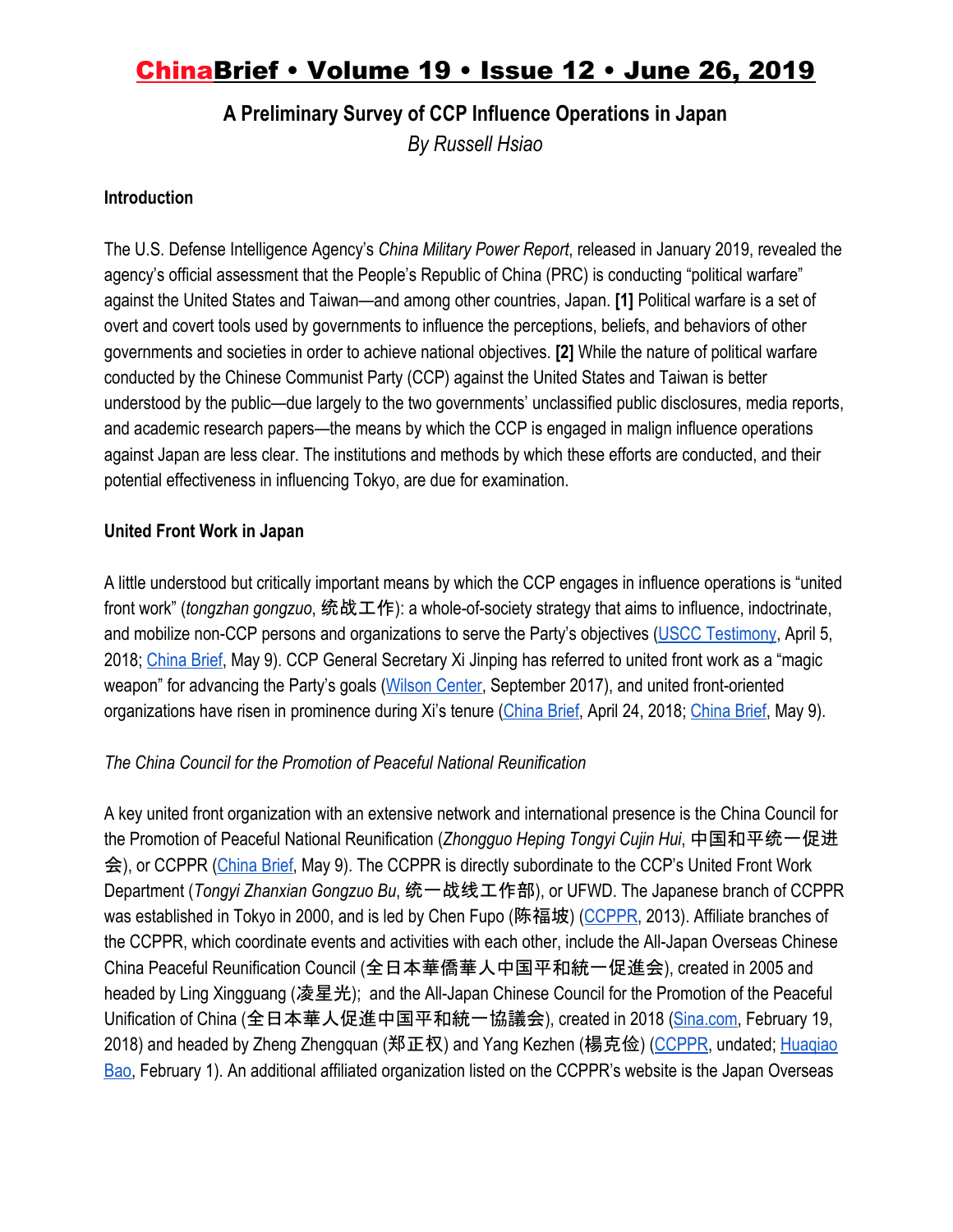Chinese Federation (日本华侨华人联合会) [\(CCPPR](http://www.zhongguotongcuhui.org.cn/hnwtch/yz/rb/rbhqlhh/), undated). These organizations function in part as conduits for civil society exchanges and efforts to influence local discourse ([WOIPFG](http://www.upholdjustice.org/node/211), May 20, 2011).

*The Chinese People's Association for Friendship with Foreign Countries*

Another influence apparatus with a Japan focus is The Chinese People's Association for Friendship with Foreign Countries *(Zhongguo Renmin Duiwai Youhao Xiehui,* 中国人民对外友好协会), or CPAFFC. The CPAFFC is headed by Li Xiaolin (李小林, b. 1953), the daughter of former Chinese president Li Xiannian (李先念)—and the spouse of the hawkish retired PLA Air Force (PLAAF) General Liu Yazhou (刘亚洲, b. 1952). CPAFFC has a bureau dedicated to Japan work, and provides a channel through which Japan and the PRC have conducted numerous senior "people-to-people" dialogues ([CPAFFC,](http://www.cpaffc.org.cn/content/details10-635.html) undated). This platform's activities, self-described as public diplomacy, appear to be largely directed at elite exchanges and may reinforce elite capture activities (*see discussion further below*).



*Image: A June 2019 meeting sponsored by CAIFC (a "people-to-people diplomacy" arm of the PLA Political Department Liaison Department) with representatives of the Japanese religious movement Agon Shu. (Source: [CAIFC](http://www.caifc.org.cn/content.aspx?id=4577))*

*The China Association for International Friendly Contact*

The China Association for International Friendly Contact (*Zhongguo Guoji Youhao Lianluo Hui*, 中国国际友 好联络会), or CAIFC, is a major platform of the People's Liberation Army General Political Department Liaison Department (GPD/LD) (now subsumed into the Central Military Commission Political Work Department). CAIFC is likely subordinate to what was formerly known as the GPD/LD intelligence bureau. Established in December 1984, CAIFC facilitates influence operations through PRC foreign affairs, state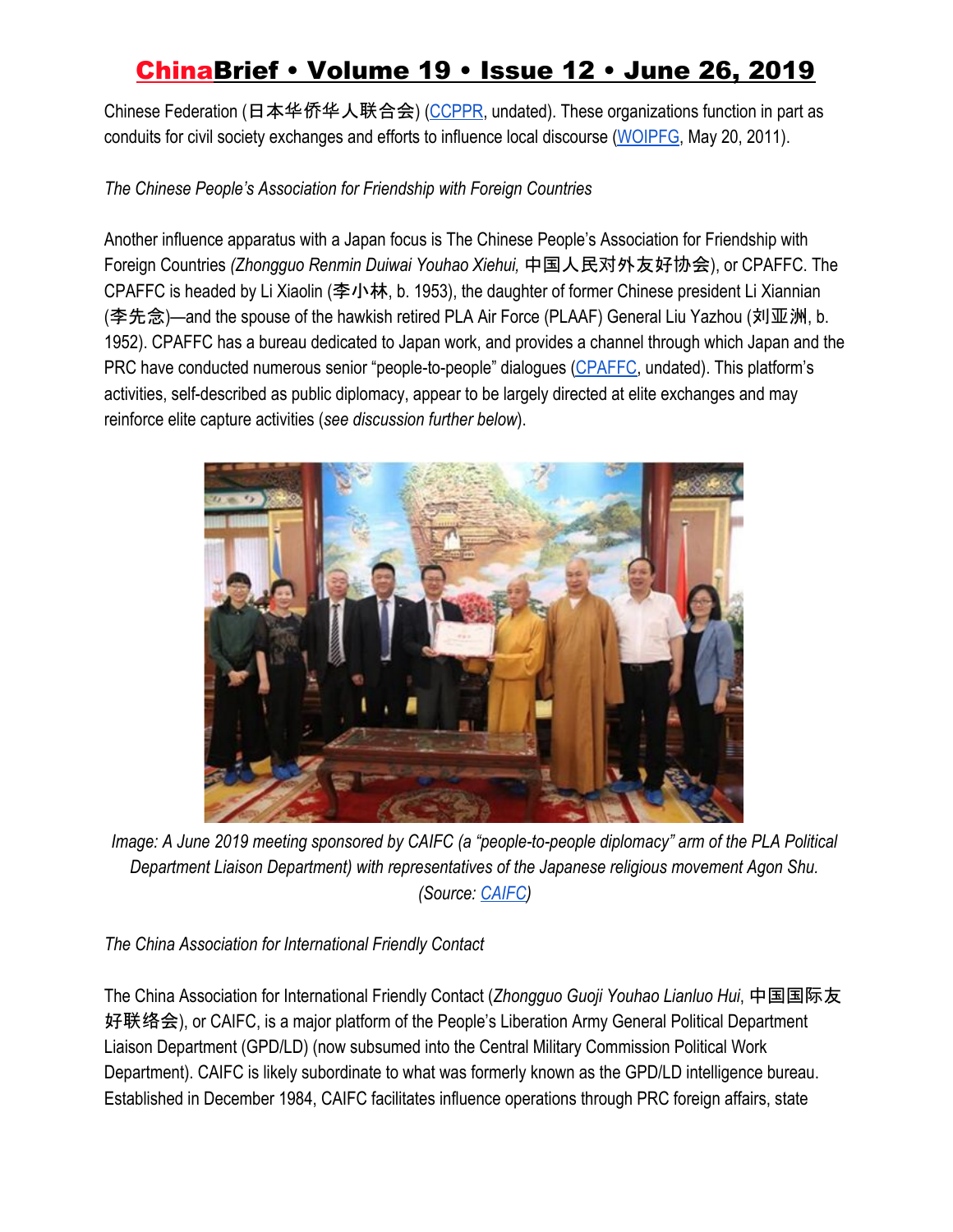security, united front, propaganda, and military channels. **[3]** CAIFC has directed exchange activities towards a broad range of sectors of Japanese society, to include: spiritual associations (e.g., Agon Shu, 阿含宗) [\(CAIFC,](http://www.caifc.org.cn/content.aspx?id=4577) February 16); architects [\(CAIFC](http://www.caifc.org.cn/content.aspx?id=4463), October 25, 2017); calligraphy associations ([CAIFC,](http://www.caifc.org.cn/) undated); retired military officers ([CAIFC,](http://www.caifc.org.cn/content.aspx?id=4444) June 25, 2017); and global printing companies (e.g., Toppan, 日本凸版印 刷公司) [\(CAIFC,](http://www.caifc.org.cn/content.aspx?id=4448) July 19, 2017). CAIFC has also hosted national-level competitions involving Japanese players for the board game Go [\(CAIFC](http://www.caifc.org.cn/content.aspx?id=4539), November 1, 2018).

#### *Friendship and Trade Associations*

In addition to front organizations directly subordinate to or affiliated with the CCP, there are also legitimate local organizations in Japan that engage with UFWD and other PRC political warfare organizations—some perhaps doing so knowingly, and others not. There are at least seven known Sino-Japanese friendship associations based in Japan that actively promote "cultural exchanges" between Japan and China. These associations include: the Japan China Friendship Association (日中友好協会); the Association for the Promotion of International Trade, Japan (日本国際貿易促進協会) ([JAPIT,](http://www.japitcn.com/top.htm) undated); the Association of Japan-China Cultural Exchange (日中文化交流協会) [\(Nicchubunka](http://www.nicchubunka1956.jp/), undated); the Japan-China Economic Association (日中経済協会) ([JCEA,](https://www.jc-web.or.jp/) undated); the Japan-China Friendship Legislative Alliance (日中友好 議員联盟); the Japan-China Association (日中協会); and the Japan-China Friendship Center (日中友好 会館) [\(JCFC](http://www.jcfc.or.jp/), undated).

### *Confucius Institutes*

Confucius Institutes have come under greater scrutiny in recent years within Western countries, in part due to growing awareness of the Chinese government's control over their operations, and concerns over infringements on academic freedom in the host institutions. There are similar concerns in Japan regarding the ulterior motives of some Confucius Institutes in the country. While seemingly not as active as in the West, there are 15 Confucius Institutes in Japan (and 8 Confucius Classrooms)—a number that is on the high end when compared to other countries in the Asia-Pacific region. The Institutes are mostly established in smaller universities in various regions of Japan [\(English Hanban.org](http://english.hanban.org/node_10971.htm)). Similar to concerns within the United States over the PRC Embassy's interference in Chinese student associations overseas, some analysts in Japan have also expressed concerned about the activities of Chinese students and scholars associations and their relationship with the PRC Embassy in Japan ([Foreign Policy,](https://foreignpolicy.com/2018/03/07/chinas-long-arm-reaches-into-american-campuses-chinese-students-scholars-association-university-communist-party/) March 7, 2018).

### **Elite Capture**

A key element of political warfare is the dissemination of propaganda. The most effective target audiences for foreign propaganda are the political elites of the targeted country, since they exercise power and can make policy decisions that directly affect CCP interests. These channels are also often the most difficult to definitively analyze and uncover, given caution and sensitivities over the matter. The strongest pro-China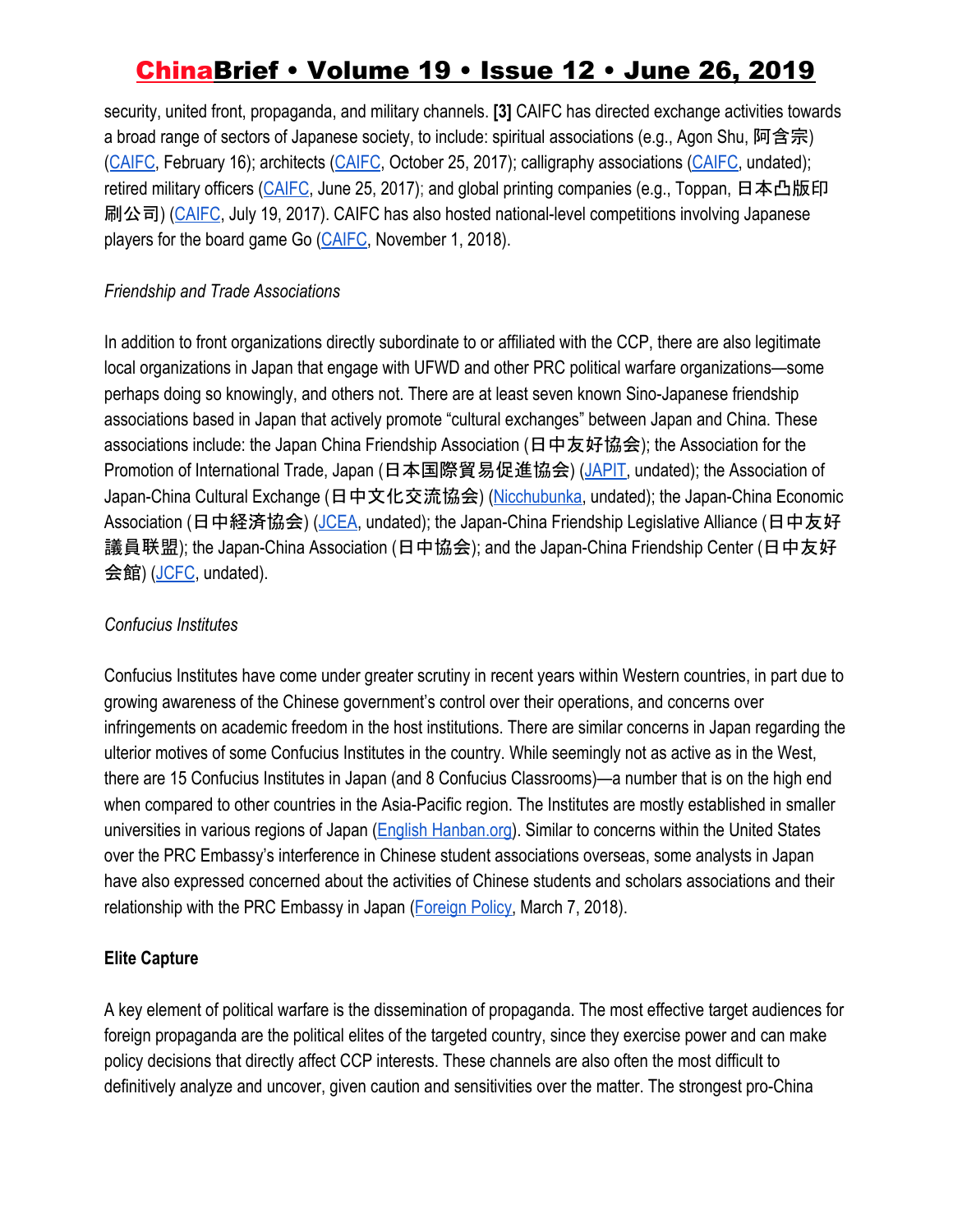political faction in Japan's political system has historically been the Tanaka/Takeshita faction of the Liberal Democratic Party (LDP). **[4]** However, the influence of this faction has been significantly marginalized over the years. Other political groups that may be more susceptible to being influenced by the CCP for either ideological reasons, or for economic and political rationales, are: the religious movement-based Komeito, which is part of the ruling-LDP coalition; pacifist factions within the LDP; and powerful factions within the opposition coalition headed by Ichirō Ozawa.

### **Economic Pressures Applied Through Rare Earth Elements**

In 2010, amid growing tensions between China and Japan over the Senkaku islands, Beijing restricted rare earth exports to Japan—ostensibly to put pressure on the Japanese government to modify its positions on the dispute. Rare earths are vital materials used in the production of many advanced high-tech devices, including many with defense applications. As a result of this experience, in which Japan's high-tech sector was acutely affected, Tokyo started developing batteries and other advanced technologies through processes that would require less rare earths [\(CNBC](https://www.cnbc.com/id/39318826), September 23, 2010). In the context of the ongoing U.S.-China trade war, there are countermeasures that Japan developed in the aftermath of the 2010 that may be instructive to the United States and other like-minded countries in their current efforts to modulate Chinese predatory trade behaviors [\(China Brief,](https://jamestown.org/program/japans-approach-to-chinas-control-of-rare-earth-elements/) April 22, 2011).

#### **PRC Efforts to Cultivate Influence in Okinawa**

The chain of islands in the East China Sea under Okinawa Prefecture is strategically important for the U.S.-Japan security alliance. Growing local opposition to U.S. military bases in Okinawa, and animosity towards the Japanese central government, have coincided with increased CCP attempts to engage with the island. In 2013, at a particularly tense point of the continuing conflict between Japan and China over the Senkaku Islands, there was a propaganda blitz in Chinese official and semi-official media outlets that questioned Japan's sovereignty over Okinawa. In 2015, at least one Chinese official asserted that the Ryukyu Islands belonged as much to Beijing as they did to Japan ([SCMP,](https://www.scmp.com/news/china/article/1238080/okinawa-doesnt-belong-japan-says-hawkish-pla-general) May 15, 2013). There are also increasing economic ties between China and Okinawa: Chinese investors are engaged in the northern areas of Okinawa, which are rich in natural resources and populated by U.S. military facilities. Additionally, there has been a significant increase in the number Chinese tourists in Okinawa in recent years, as well as an increasing number of sister-city relationships formed between Chinese cities and Okinawa.

The PRC government has also actively courted members of the former Okinawan royal family. In 2018, Shō Masamu, the great grandson of the last Ryukyu king, visited China. In March of that year, Masamu led a 22-member delegation to visit Fujian for a four-day "root-seeking" tour hosted by the Fujian Tuofu Culture and Education Foundation (*Fujian Sheng Tuofu Wenjiao Jijinhui*, 福建省拓福文教基金會), an organization created in 2013 with the aim to "inherit and promote" Chinese culture. Li Hong, Deputy Director-General of the Fujian Provincial Government, met with the delegation in Fuzhou [\(Fujian Provincial Government](https://www.fujian.gov.cn/english/FujianInfo/FujianNews/201812/t20181213_4699318.htm), April 3,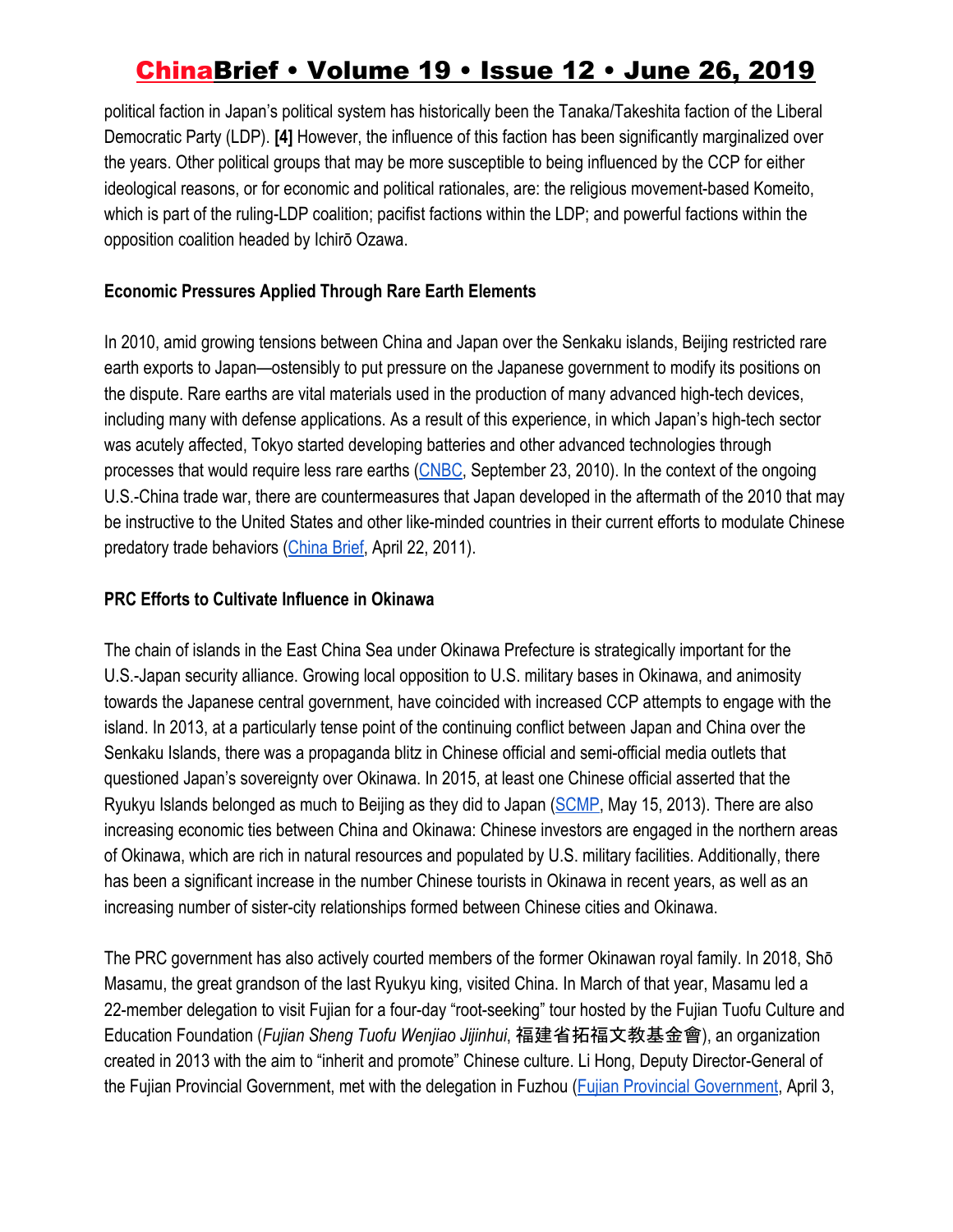2018). In tandem with the trip, the Tuofu Foundation organized a conference with the Ryukyu Fukan Co., Ltd. (琉球福館株式會社), Fujian Tuofu Culture Development Co., Ltd. (福建拓福文化發展有限公司), and the Japan-China Youth Economic and Cultural Exchange Association (日中青年經濟文化交流協會) to explore the historical ties between Okinawa and China ([KK News](https://kknews.cc/news/jj88g6y.html), March 19, 2018).

### **Conclusions**

When compared to efforts directed at the United States or Taiwan, CCP political warfare activities against Japan are less readily apparent—or at least, not as openly discussed within the policy community of Japan, let alone the general public. Additionally, the effects, at least on the surface, appear to be not as evident or severe. Indeed, polling of Japanese public attitudes toward China have revealed strong negative feelings: for instance, in a survey conducted in 2018, 86.3 percent responded that they had either an unfavorable or relatively unfavorable opinion of China ([GENRON-NPO,](http://www.genron-npo.net/en/archives/181011.pdf) October 2018). Moreover, as noted by a recent Hoover Institute and Asia Society study: "… the kinds of covert Chinese influence operations that have come to light in countries like the United States, Canada, Australia, New Zealand, and parts of Europe—with one exception—are not easy to find in Japan." **[5]** While it may be true that Japan's government and society are less affected by CCP influence operations than might be the case in some other countries, it is not for a lack of the CCP's capability to conduct political warfare and related activities in Japan. As this preliminary survey shows, the CCP remains intent on influencing the Japanese government and its people through multiple means and channels.

*Russell Hsiao is the executive director of the Global Taiwan Institute and currently a visiting scholar at the University of Tokyo's Institute of Advanced Asian Studies. He is a Penn Kemble Fellow at the National Endowment for Democracy and adjunct fellow at the Honolulu-based Pacific Forum. The author would like to thank many anonymous interviewees for their insights. The views expressed in this piece are the author's own, and are not intended to reflect the positions of any of his affiliated organizations.*

### **Notes**

 **[1]** Defense Intelligence Agency, *China Military Power 2019: Modernizing a Force to Fight and* Win, p.99. [https://www.dia.mil/Portals/27/Documents/News/Military%20Power%20Publications/China\\_Military\\_Power\\_FI](https://www.dia.mil/Portals/27/Documents/News/Military%20Power%20Publications/China_Military_Power_FINAL_5MB_20190103.pdf) [NAL\\_5MB\\_20190103.pdf.](https://www.dia.mil/Portals/27/Documents/News/Military%20Power%20Publications/China_Military_Power_FINAL_5MB_20190103.pdf)

**[2]** George Kennan defined political warfare as "the employment of all the means at a nation's command, short of war, to achieve its national objectives. Such operations are both overt and covert. They range from such overt actions as political alliances, economic measures …, and 'white' propaganda, to such covert operations as clandestine support of 'friendly' foreign elements, 'black' psychological warfare and even encouragement of underground resistance in hostile states." See:

<https://history.state.gov/historicaldocuments/frus1945-50Intel/d269>.

**[3]** Mark Stokes and Russel Hsiao, The People's Liberation Army General Political Department: Political Warfare with Chinese Characteristics (Project 2049 Institute, Oct. 14, 2013), pp. 20-26.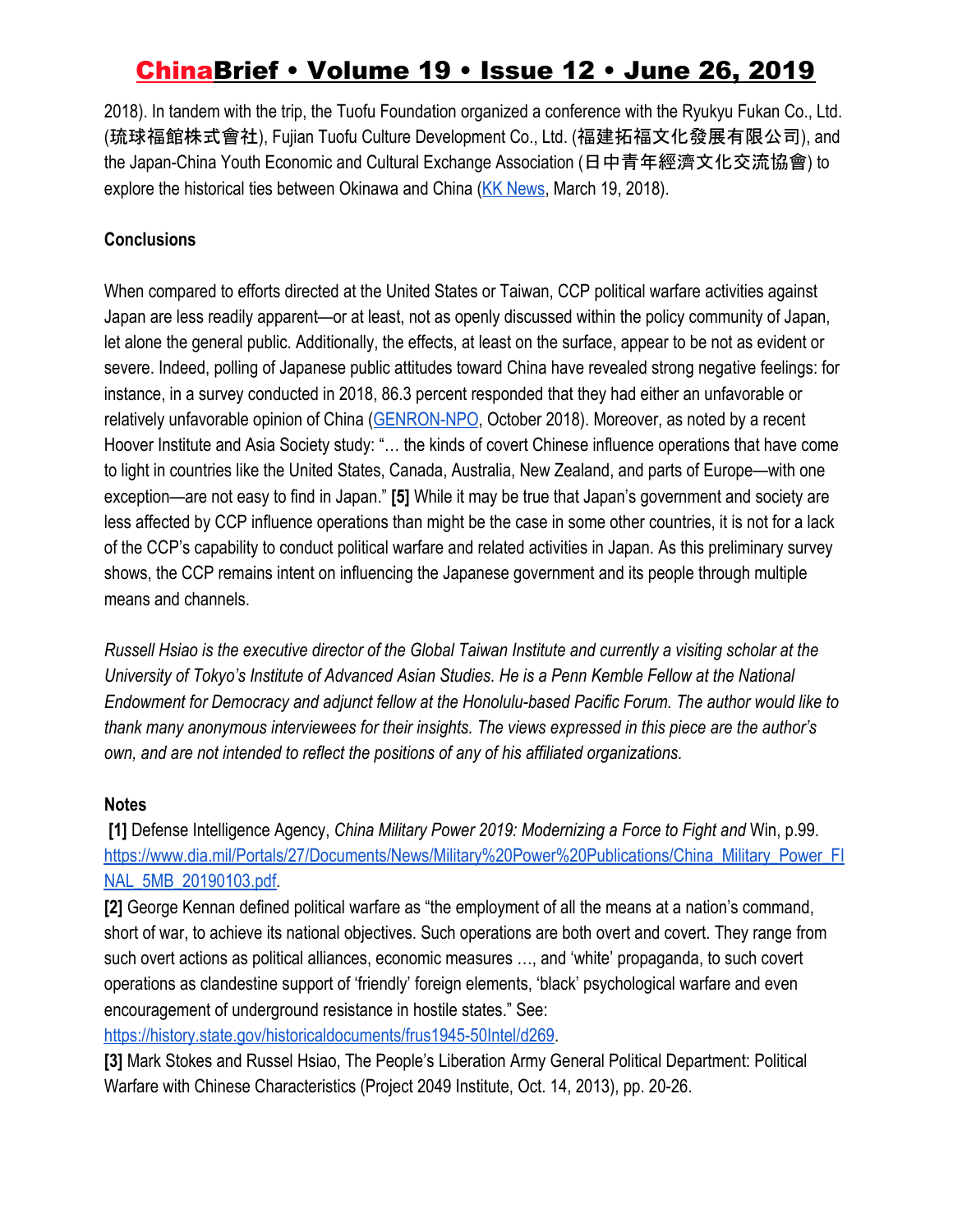[https://project2049.net/2013/10/14/the-peoples-liberation-army-general-political-department-political-warfare](https://project2049.net/2013/10/14/the-peoples-liberation-army-general-political-department-political-warfare-with-chinese-characteristics/)[with-chinese-characteristics/](https://project2049.net/2013/10/14/the-peoples-liberation-army-general-political-department-political-warfare-with-chinese-characteristics/).

**[4]** This faction drew its name from a former prime minister of Japan, Kakuei Tanaka, who served from 1972-1974 (immediately after the normalization of relations between Japan and the PRC). The faction was led after Tanaka's death by another former prime minister, Noboru Takeshita, who served from 1987-1989. **[5]** *Chinese Influence and American Interests: Promoting Constructive Vigilance* (Hoover Institution, 2018), p. 165[.](https://www.hoover.org/sites/default/files/research/docs/chineseinfluence_americaninterests_fullreport_web.pdf)

[https://www.hoover.org/sites/default/files/research/docs/chineseinfluence\\_americaninterests\\_fullreport\\_web.p](https://www.hoover.org/sites/default/files/research/docs/chineseinfluence_americaninterests_fullreport_web.pdf) [df](https://www.hoover.org/sites/default/files/research/docs/chineseinfluence_americaninterests_fullreport_web.pdf).

**\*\*\***

# **Chinese Nuclear Weapons Strategy—Leaning Towards a More Proactive Posture? Part I: Legacy Policy and Strategy, and the Drivers of Potential Change**

*By Jack Bianchi and Toshi Yoshihara*

Authors' Note: This is the first part of a two-part article addressing the evolving character of Chinese strategy *and policy regarding the role and potential use of nuclear weapons. This first article uses authoritative Chinese texts to identify key features of China's approach to nuclear affairs that have been resistant to radical change; it then examines some of the internal drivers that could lead to departures from well-established Chinese nuclear strategy and policy. The second half of this series will draw from Chinese* open sources to assess the various external stimuli that could compel Beijing to adopt changes to its nuclear *posture.*

#### **Introduction**

In public remarks made in late May 2019, Lieutenant General Robert J. Ashley, Director of the Defense Intelligence Agency (DIA), offered a stark assessment of the nuclear weapons program of the People's Republic of China (PRC). He stated that, over the next decade, "China is likely to at least double the size of its nuclear stockpile in the course of implementing the most rapid expansion and diversification of its nuclear arsenal in China's history" [\(DIA](https://www.dia.mil/News/Speeches-and-Testimonies/Article-View/Article/1859890/russian-and-chinese-nuclear-modernization-trends/), May 29). This judgment, a departure from previous intelligence estimates, suggests that the PRC may be pursuing a more robust nuclear posture than was long presumed in the West. Yet, even if this were to prove true, what remains unanswered is why China would deviate from core tenets that have guided its nuclear policy and strategy for over five decades. This two-part article series, drawing upon Chinese-language sources, identifies some of the factors that could explain the change in Chinese behavior that the DIA has evidently discerned.

Since the PRC tested its first nuclear weapon in 1964, Beijing has adopted a defensive-minded nuclear policy and strategy, relying on a small arsenal that furnishes Chinese leaders an assured retaliatory capability. Yet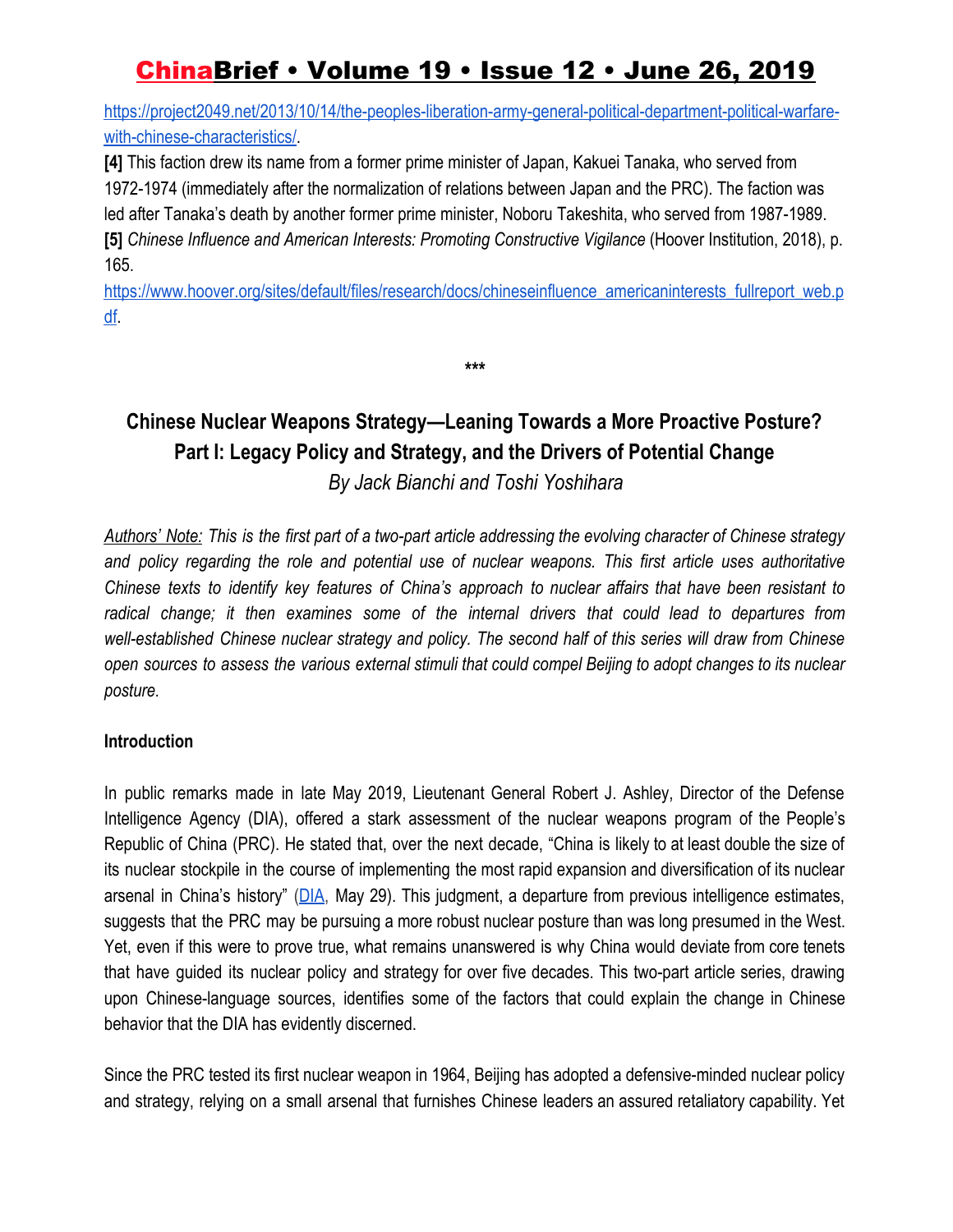even as Beijing rhetorically adheres to longstanding principles of restraint, it has in recent years steadily modernized its nuclear arsenal, increased the size of the force, and engaged in debates about loosening the apparent limits on its nuclear policy and strategy. Most Chinese analysts insist that the PRC will remain faithful to its longstanding nuclear policies. **[1]** However, this two-part article argues that the internal and external pressures to break from the past have multiplied in quantity and intensity. To what extent and how quickly change will take place remains to be seen. However, the evidence documented in this series suggests that straight extrapolations of past constraint may become an increasingly unreliable measure of China's future trajectory in nuclear matters.

#### **Enduring Features of China's Nuclear Policy, Strategy and Operations**

The persistence of China's defensive nuclear policy, strategy, and operations since the 1960s is attributable to both external threat perceptions and internal institutional factors. Despite changes in China's security environment and its military guidance over time, China's overarching military strategy remains wedded to the strategy of the weak that the Chinese call "active defense" (*jiji fangyu* , 积极防御), which involves the use of offensive operations and tactics in pursuit of strategically defensive goals, to include the survival of the CCP. **[2]** A host of internal factors—such as the defensive mindset of China's early nuclear strategists, the technological limitations of China's nuclear forces, and the explicit identity of the PLA as the armed wing of the Chinese Communist Party (CCP)—also undoubtedly molded, clarified, and constrained China's nuclear thinking.

Official policy statements, speeches, and publications—as well as other authoritative publications issued by PLA-affiliated organizations—have consistently reaffirmed key principles of the PRC's nuclear policy:

- *Self-Defense:* China's nuclear forces are for self-defense against the nuclear powers.
- *Restricted Use:* No first use, and no use or threat of use against nuclear-free states and zones.
- *Arms Control:* Opposition to arms races and support for the prohibition of nuclear weapons. **[3]**

China's nuclear policy has in turn informed official nuclear strategy, which is rooted in deterrence. The PRC's nuclear strategy, while slowly formed over decades, has had several consistent elements dating as far back as the 1960s. These include:

- *Strategic Deterrence:* Credibly deterring adversary use or threat of use of nuclear weapons. **[4]**
- *Lean and Effective Force Structure:* Fielding a small, secure and reliable capability.
- *Centralized Command:* Ensuring the senior leadership's full control over nuclear forces. **[5]**

While these elements provide rough guidance on strategy and force structure, they are inherently ambiguous and allow for continued reinterpretation as circumstances change. Moreover, while the broad outline of PRC nuclear strategy appears clear, nuclear strategy has been underdeveloped in China. This is due to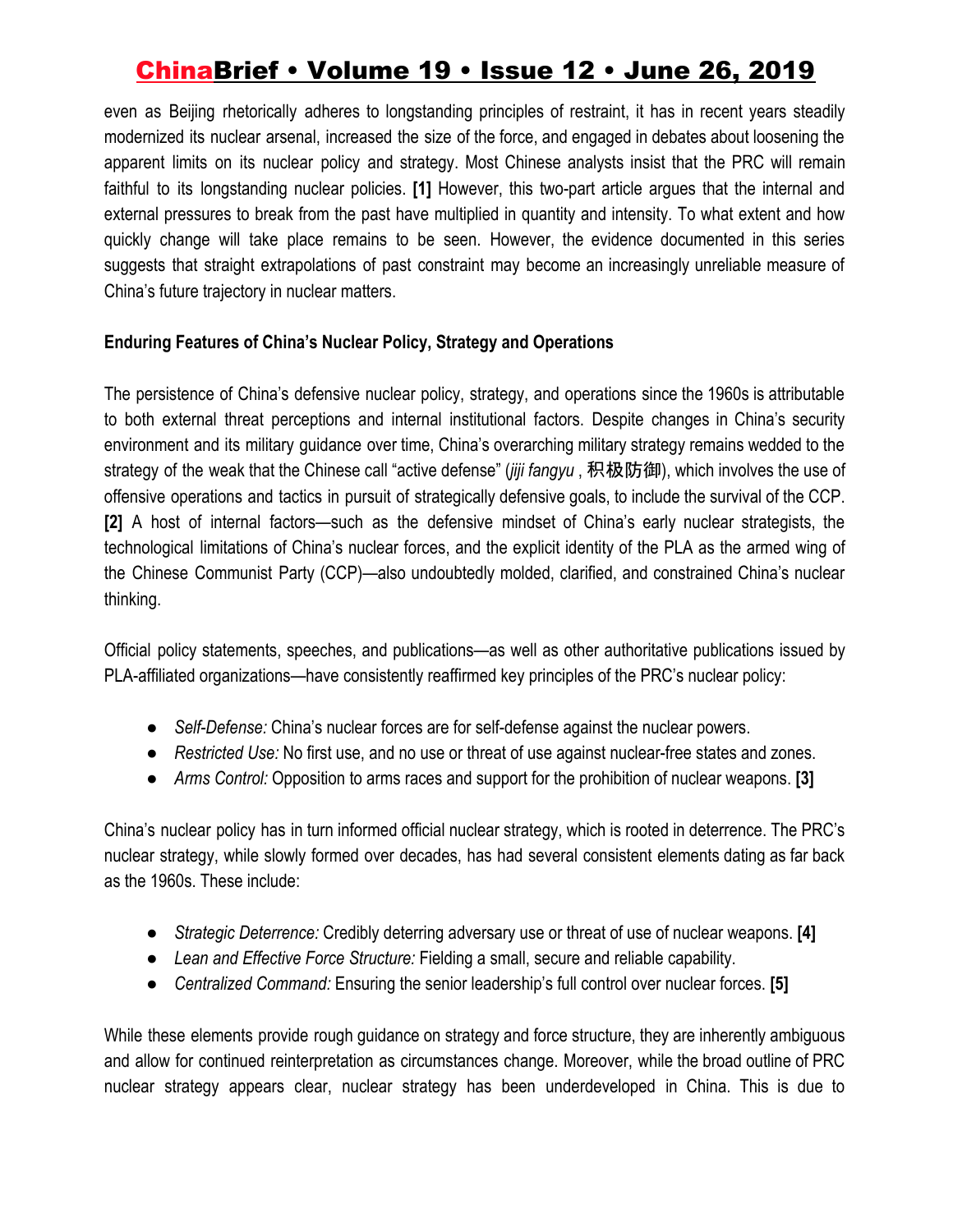constraints such as senior political leadership views, limited institutional capacity, a restrictive work environment, and a shortage of expertise. **[6]**

According to the official Chinese position, China's nuclear forces have prepared for only one type of operation: a nuclear counterattack, which is consistent with China's strategic deterrence and "no first use" policies. Authoritative Chinese sources on nuclear operations first started to appear in the 1980s, with publications such as the 1987 *Science of Military Strategy* stating that China must "strike after the enemy has struck." **[7]** Successive publications, such as Defense White Papers and the various editions of *Science of Military Strategy*, have focused exclusively on conducting counterattacks in self-defense. **[8]**

### **Internal Drivers of Change: Force Structure Modernization, Modified Command and Control Arrangements, and Inter-Service Rivalry**

While China's nuclear policy, strategy, and operations have been remarkably consistent over time, emerging internal pressures—fueled by changes in China's nuclear force structure, command and control arrangements, and bureaucracy—may erode long-standing positions. As a result of these ongoing changes, the PRC's future political leaders will likely be presented with a range of new countervalue and counterforce options distributed along various rungs of the escalation ladder, including precise and limited offensive nuclear strikes against fixed and mobile military targets defended by modern air defense systems. These technological and bureaucratic developments may thus expand the scope of China's nuclear thinking.

Since the 1970s, China has held a long-term goal of modernizing its nuclear forces to increase their credibility, reliability, and survivability. For several decades, China maintained a limited, vulnerable force structure that might not have provided a credible retaliatory attack capability. **[9]** China's early political leaders supported continuous modernization, but they never openly clarified the operational requirements of the force, aside from indicating that both the quantity and quality of the force should increase over time. PLA leaders and publications, since at least the 1980s, specifically emphasized survivability and reliability as modernization goals. **[10]**

China's nuclear force structure modernization is now pushing the boundaries of what can reasonably be considered "lean." Over the last fifteen years, the People's Liberation Army Rocket Force (PLARF) has made several technological improvements that dramatically improved the credibility of its retaliatory strike capability, including: road-mobile solid-fueled missiles, such as the DF-26, DF-31, DF-31A, DF-31AG and DF-41; multiple independently targetable re-entry vehicles; and, a sea-based strategic deterrent with the Type-094 Jin-class ballistic missile submarine (SSBN) and the JL-2 submarine-launched ballistic missile (SLBM). **[11]** The PLA has also made investments in recent decades in the survivability of command posts, and in redundant communications networks that can survive under wartime conditions. **[12]**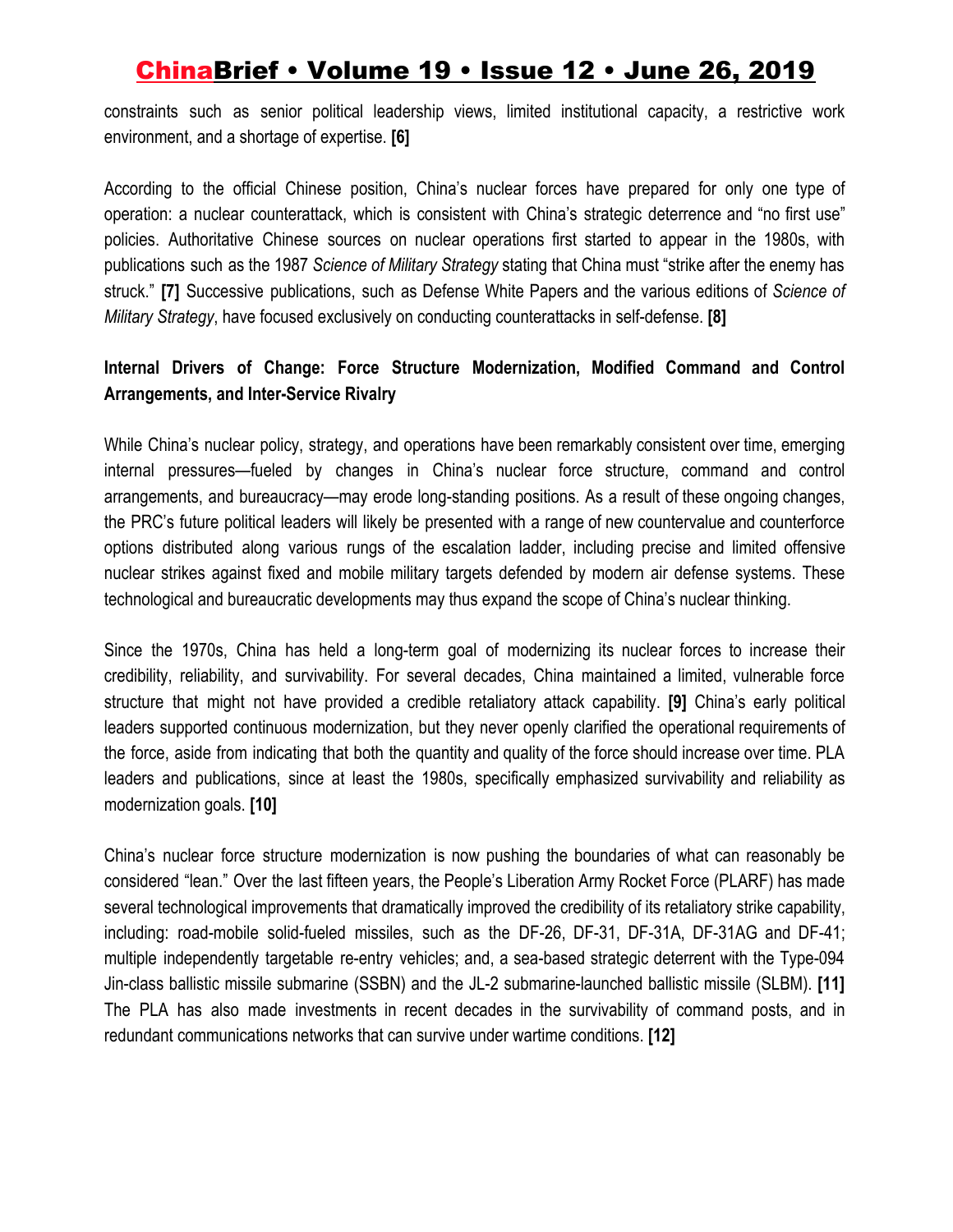

*Image: Transporter-erector-launcher (TEL) vehicles of the PLA Rocket Force on parade in Tiananmen Square. (Source: Getty Images)*

While the PLA has previously focused on quality over quantity in modernization, recent publications suggest that China will pursue both qualitative and quantitative improvements to not only the systems themselves, but also the supporting personnel and infrastructure. As the authoritative 2013 *Science of Military Strategy* indicates, the PRC's nuclear modernization goals will likely focus on multiple areas, to include: increasing the number of inter-continental ballistic missiles (ICBMs); strengthening its sea-based nuclear deterrent by increasing the number of SSBNs; improving survivability and penetrability, to include developing rapid maneuver and launch, hypersonic glide, and multiple independently targetable re-entry vehicle (MIRV) capabilities; and, finally, enhancing operational effectiveness after a first strike, to include operations planning, unit training, and other infrastructure upgrades. **[13]** Additionally, the PLA Air Force (PLAAF) may be developing a nuclear-capable strategic bomber and an air-launched nuclear ballistic missile. **[14]**

In regards to the control of nuclear forces, the CCP's apparent obsession with centralized control will increasingly run up against China's growing technological prowess and more assertive bureaucratic actors in the nuclear strategy debate. On the technological front, the PLA Navy (PLAN) has recently begun operating the Type 094 Jin-class SSBN, armed with JL-2 SLBMs. **[15]** The development of a credible sea-based deterrent may require some trade-offs against the political leadership's demands for centralized command and control (C2). **[16]** Given that these submarines must remain undetected in crisis or wartime, and avoid communications lest they reveal their positions to enemy forces, new C2 arrangements—including those that loosen tethers to structures of Party authority—may be inevitable.

Bureaucratically, PLA services with nuclear capabilities are growing in number and institutional importance. With its Type 094 submarines, China finally appears to possess a credible nuclear dyad. **[17]** The PLAN and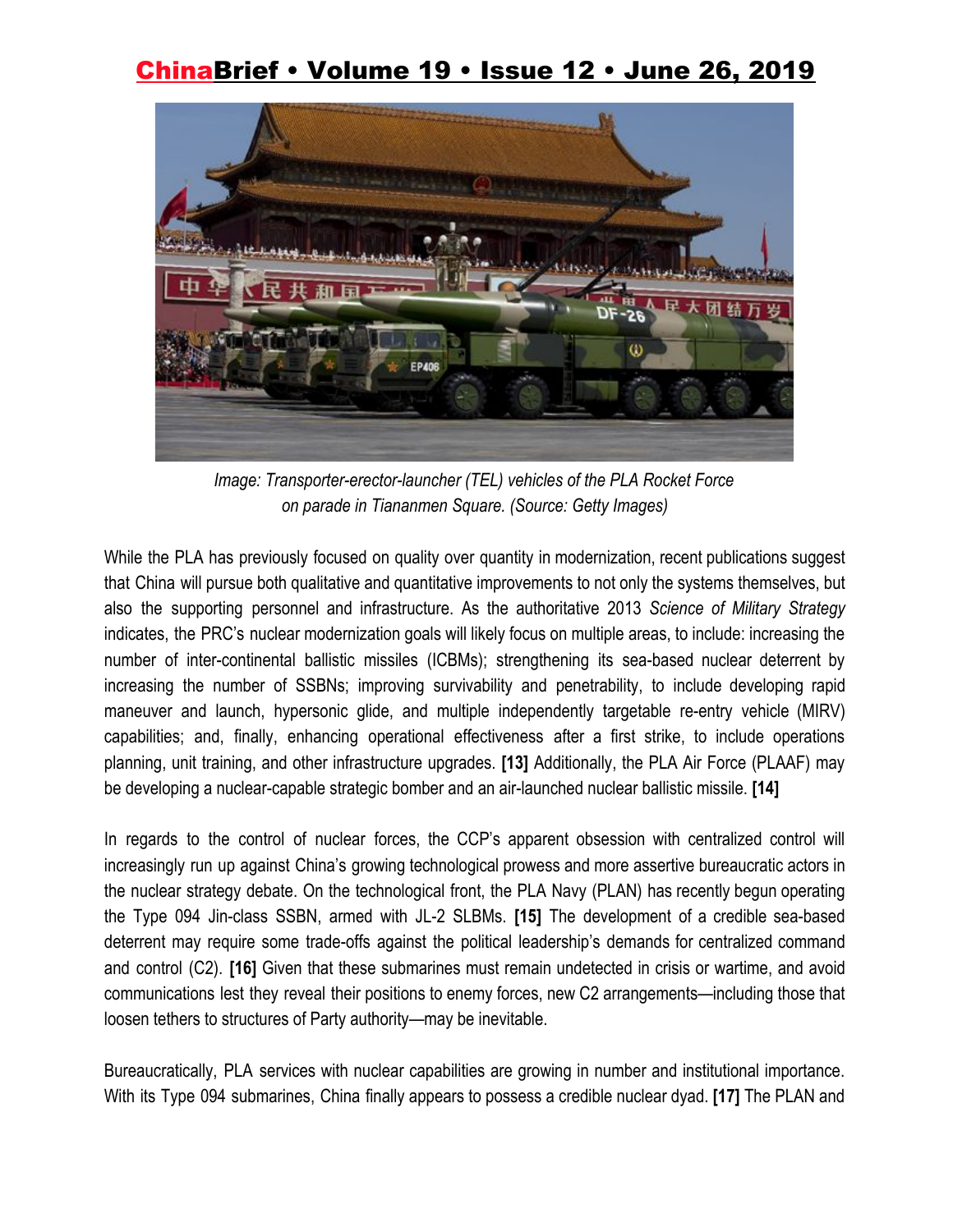the PLARF will likely be joined by yet another service, the PLAAF, which has ambitions to become a strategic air force. The development of a stealthy, long-range and potentially nuclear-capable bomber, the H-20, may help bring such a goal closer to fruition. **[18]** The PLARF itself was elevated from a branch to a service in the massive military reforms of 2015, formally acknowledging its increasing role and influence in PLA strategy and operations. Overall, the institutional clout of the PLARF, PLAN and PLAAF has been growing in recent years at the expense of the PLA Army, the traditionally dominant service.

New institutional relationships are thus emerging that may lead to greater inter-service rivalry over the nuclear mission, **[19]** and to more complicated C2 arrangements in future joint operations. Each service may attempt to gain greater leverage in the nuclear debate by accelerating the technological trends noted above, bolstering their own capabilities through the development of more precise missiles and increasingly diverse and survivable nuclear platforms and delivery vehicles. While China's stated nuclear policy and strategy have remained defensive, these new capabilities may drive changes in China's nuclear policy and strategy by permitting Chinese leaders to feasibly consider a new range of offensive and escalatory nuclear operations. Indeed, as detailed in the forthcoming second part of this series, some Chinese strategists are already hinting at such changes.

*This article has been adapted in part from a case study performed by the authors in the report "Understanding Strategic Interaction in the Second Nuclear Age" (Center for Strategic and Budgetary Assessments, 2019). The full report is available at this [link](https://csbaonline.org/uploads/documents/Undrstanding_Strategic_Interaction.pdf)*.

*Jack Bianchi is a Senior Analyst at the Center for Strategic and Budgetary Assessments and focuses on security strategy and defense issues in the Asia-Pacific region. Mr. Bianchi was previously a Research Analyst at Defense Group Inc. where he performed bilingual (Chinese and English) open source research and analysis for U.S. government clients on Chinese cybersecurity issues and China's defense-related science and technology development. Mr. Bianchi's prior experience also includes work at the Department of Justice and in the Office of Investment Security at the Department of the Treasury.*

Toshi Yoshihara is a Senior Fellow at the Center for Strategic and Budgetary Assessments and he previously held the John A. van Beuren Chair of Asia-Pacific Studies at the U.S. Naval War College where he taught strategy for over a decade. Dr. Yoshihara has served as a visiting professor at the Fletcher School of Law *and Diplomacy, Tufts University, the School of Global Policy and Strategy, University of California, San Diego* and the U.S. Air War College. His latest book, with James R. Holmes, is the second edition of Red Star over the Pacific: China's Rise and the Challenge to U.S. Maritime Strategy *(Naval Institute Press, 2019).*

#### **Notes**

**[1]** For vigorous defenses of continuity in Chinese nuclear strategy, see: 王仲春 [Wang Zhongchun], 核武 器 核国家 核战略 [Nuclear Weapons, Nuclear Powers, and Nuclear Strategies], (Beijing: Shishi Press, 2007), pp. 213-220; 荣于 洪源 [Rong Yu and Hong Yuan], 从反核威慑战略到最低核威慑战略:中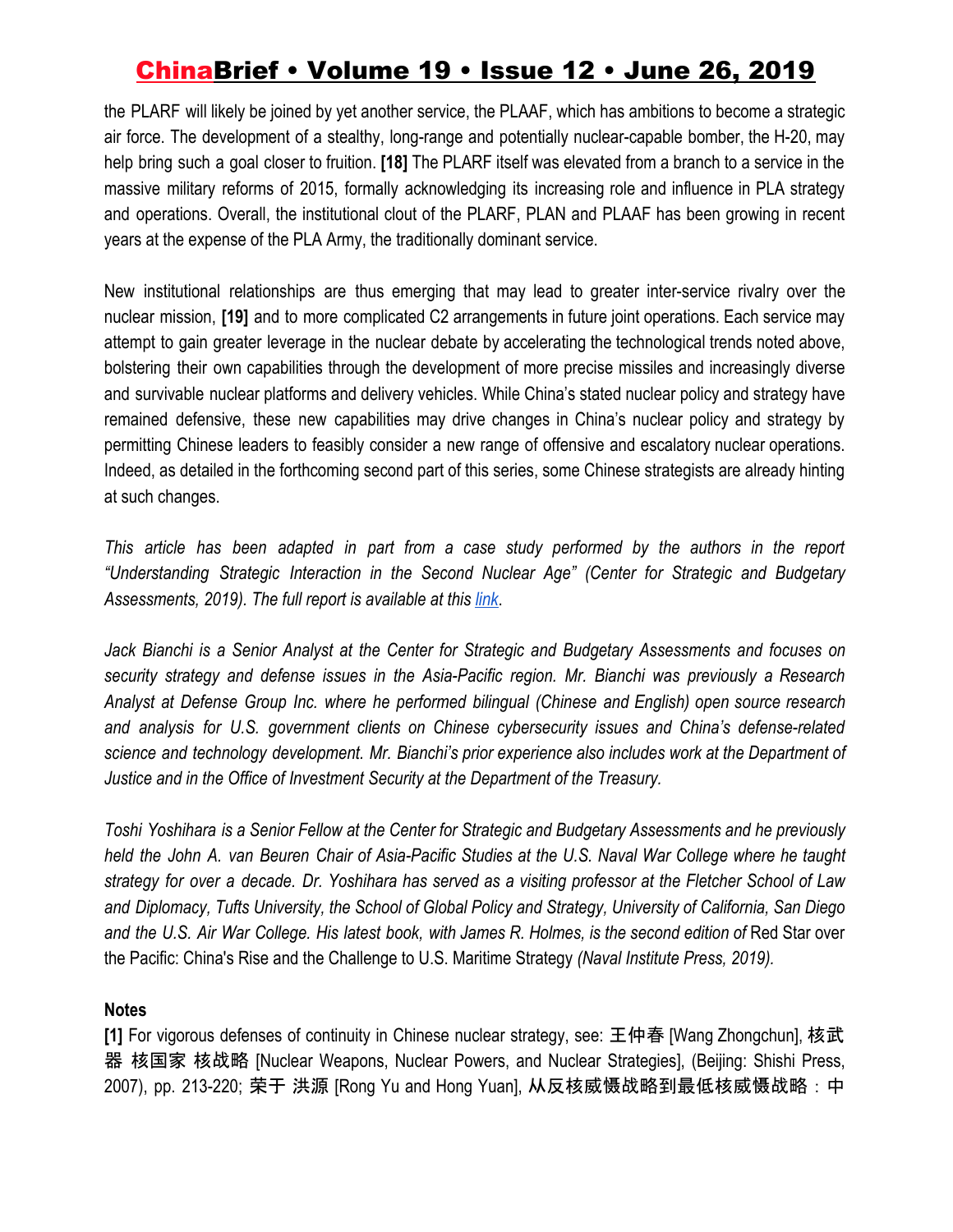国核战略演进之路 [From Counter Nuclear Deterrence Strategy to Minimum Deterrence Strategy: The Evolution of Chinese Nuclear Strategy], 当代亚太 [Journal of Contemporary Asia-Pacific Affairs], no.3 (2009), pp.120-132; 夏立平 [Xia Liping], 论中国核战略的演进与构成 [On the Evolution and Formation of Chinese Nuclear Strategy], 当代亚太 [Journal of Contemporary Asia-Pacific Affairs], no. 4 (2010), pp. 113-127; and 李显荣 [Li Xianrong], 论核战略 [On Nuclear Strategy], (Beijing: Renmin Press, 2014), pp. 323-372.

**[2]** 中国人民解放军军语 [*Chinese People's Liberation Army's Military Terminology*], (Beijing: Military Science Press, 2011), p. 52. See also: M. Taylor Fravel, *Active Defense: China's Military Strategy since 1949* (Princeton, NJ: Princeton University Press, 2019), pp. 61-63.

**[3]** Of the many Chinese sources, examples include: *Statement of the Government of the People's Republic of China*, 16 October 1964; Information Office of the State Council of the People's Republic of China, *China's National Defense in 2006* [http://www.china.org.cn/english/features/book/194421.htm], 2006; 战略学 [*Science of Military Strategy*], Academy of Military Science, (Beijing: Military Science Press, 2013), pp. 176-178. For Western analyses identifying similar features in China's nuclear strategy, see: Lewis and Xue, "Making China's Nuclear War Plan," pp. 46-47; Eric Heginbotham et al., *China's Evolving Nuclear Deterrent: Major Drivers and Issues for the United States* (Santa Monica, CA: RAND Corporation, 2017), pp. 15-22; Michael S. Chase, "China's Transition to a More Credible Nuclear Deterrence: Implications and Challenges for the United States," *Asia Policy*, No. 16, July 2013, pp. 55-70. While China's arms control policy has included support for nonproliferation in recent decades, this is not an original enduring feature of its nuclear policy and considerable evidence of China's support for Pakistan's nuclear program also undermines that aspect of its stated policy. See Thomas C. Reed and Danny B. Stillman, *The Nuclear Express: A Political History of the Bomb and Its Proliferation* (Minneapolis, MN: Zenith Press, 2009).

**[4]** In the Chinese context, strategic deterrence encompasses not only nuclear capabilities, but also conventional, space and cyber capabilities. Michael Chase and Arthur Chan, *China's Evolving Approach to 'Integrated Strategic Deterrence*, (Santa Monica, CA: RAND Corporation), 2016.

**[5]** For these points, examples of Chinese sources include: *Science of Military Strategy*, Academy of Military Science, 2013, pp. 171-175, 235; Information Office of the State Council of the People's Republic of China*, China's National Defense in 2006*. See also: Li Bin, "Differences between Chinese and U.S. Nuclear Thinking and Their Origins" in Li Bin and Tong Zhao, eds., *Understanding China's Nuclear Thinking* (Washington, DC: Carnegie Endowment for International Peace, 2016), p. 13.

**[6]** M. Taylor Fravel and Evan S. Medeiros, "China's Search for Assured Retaliation: The Evolution of Chinese Nuclear Strategy and Force Structure," *International Security* 35, No. 2, Fall 2010, pp. 57-73.

**[7]** *Science of Military Strategy*, Academy of Military Science, 1987, as cited in Fravel and Medeiros, "China's Search for Assured Retaliation," pp. 68-69.

**[8]** See, for example, China's Defense White Papers from 2000, 2006 and 2015, and the 2013 *Science of Military Strategy*.

**[9]** Chase, "China's Transition to a More Credible Nuclear Deterrence," p. 52.

**[10]** Fravel and Medeiros, "China's Search for Assured Retaliation," pp. 64-65, 69.